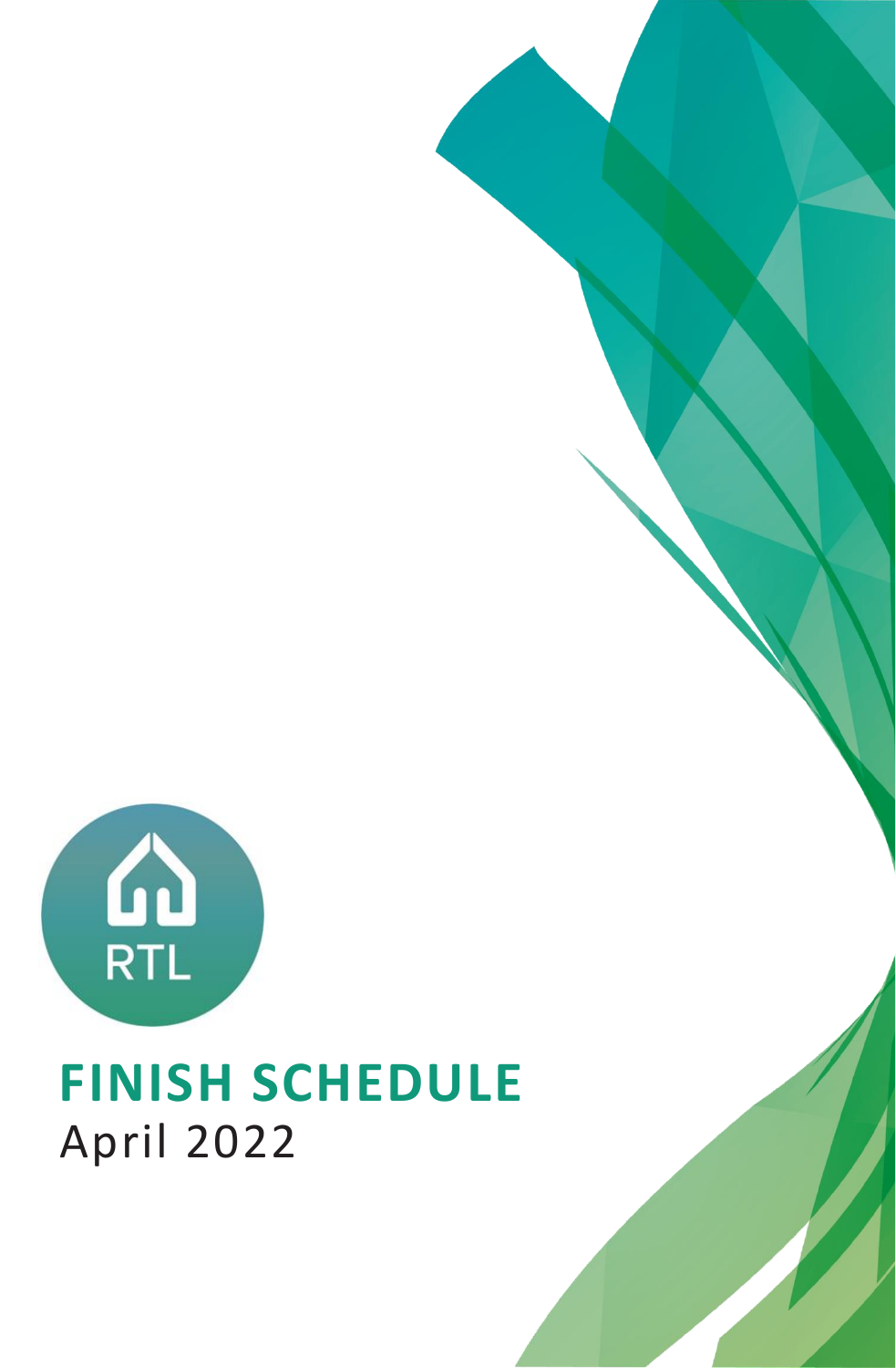# **Table of Contents**

| 3. Appendix 1: Schedule of Electrical Fittings13-19 |  |
|-----------------------------------------------------|--|
|                                                     |  |
|                                                     |  |
|                                                     |  |
|                                                     |  |
|                                                     |  |
|                                                     |  |
|                                                     |  |
|                                                     |  |
|                                                     |  |
|                                                     |  |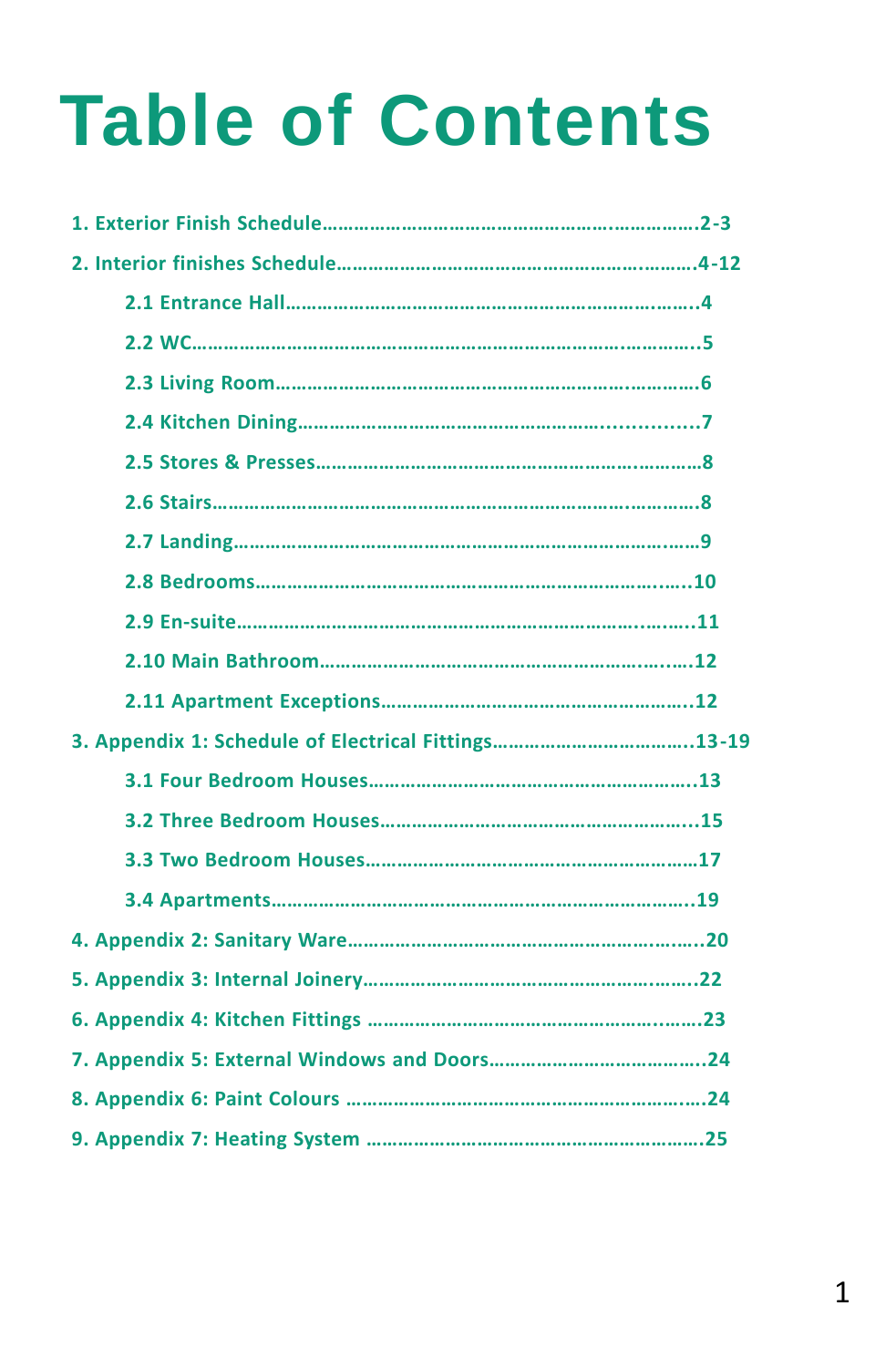

# **Exterior Finish Schedule**

### Foundation

Reinforced concrete strip foundations to structural engineer's detail and specification.

### Floor

U Value (0.15w/m2k) comprising 150mm Reinforced concrete slab with power floated finish to Structural Engineers details on insulation (0.22 W/mK) with 30mm insulation (0.22 W/mK) perimeter strips on suitable radon barrier laid in accordance with manufacturer's instructions on 50mm clean sand blinding on hardcore in accordance with SR21.

#### Main Structure

The building structure is proposed as Amvic ICF form system. The Amvic system consists of two moulded flame-retardant EPS panels separated by polypropylene webs. The polypropylene web ties/spacers are sized to maintain core width of 150mm. The standard EPS panels are 400mm high and 1200mm in length, with a thickness of 75mm & 100mm being used in the buildings. The panels are manufactured from fire retardant grade EPS in accordance with IS EN 13163[1] without the use of HCFC's. Vertical edges are grooved to form a flush fit when joined together.

#### Floor Structure

The floor structure is timber posi-joists to the first floor of the houses. First floor structure for apartments will be pre-cast concrete slabs.

### Roof Structure

Timber roof trusses with 2x1.5" battens & breathable felt.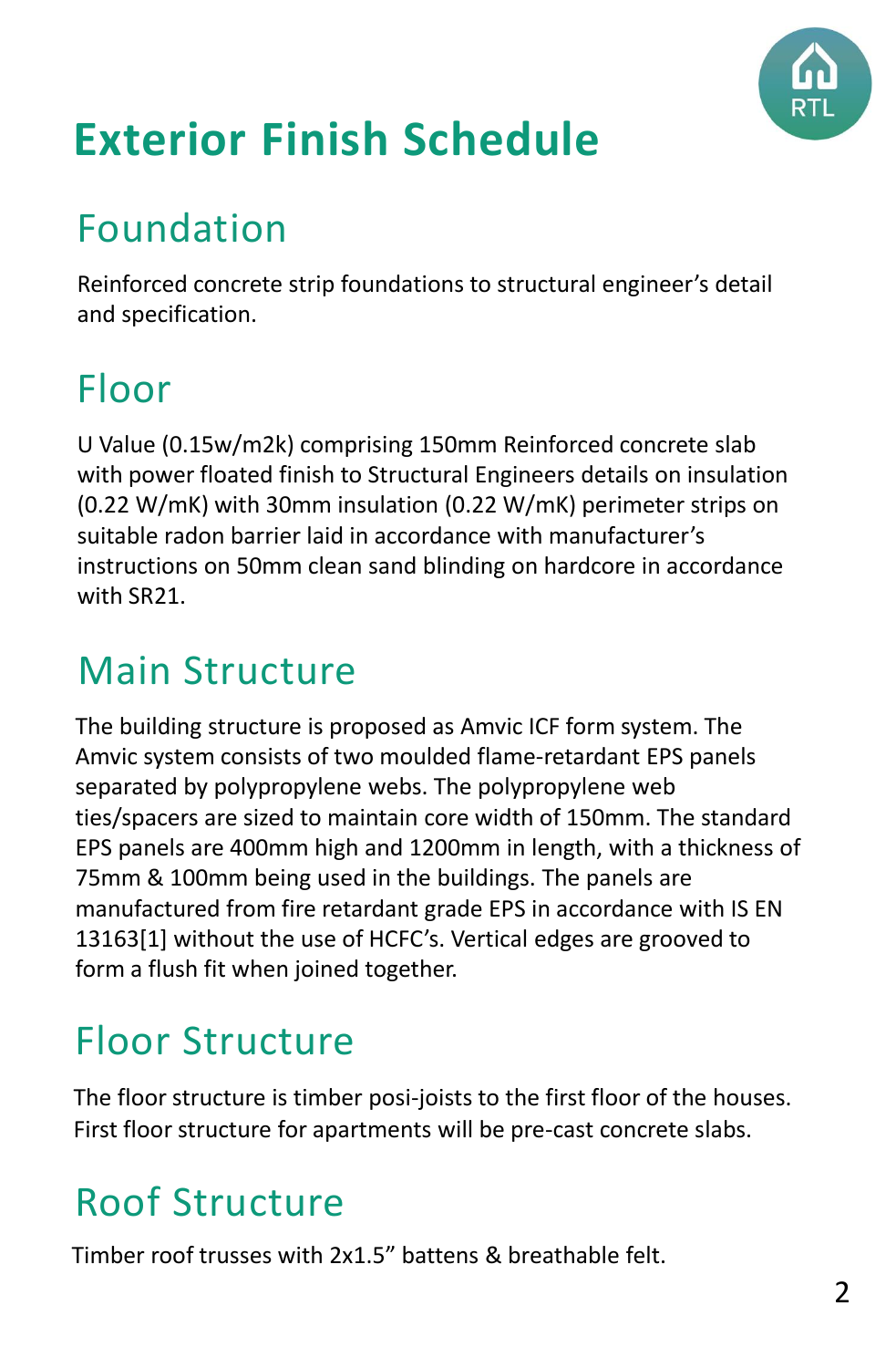

### Roof Finish

Black/Blue Cement Slate/tile (planning dependant) Cembrit Berona or Equivalent.

### Fascia & Soffit

uPVC Fascia & Soffit – Black.

#### Gutter & Downpipe

uPVC Gutter & Downpipe – Black.

#### Windows

Oknoplast Prismatic system 76mm thick PVC, double glazed, tilt and turn Anthracite Gray Wood Grain PVC Foil. U-Value 1.2 w/m2k. Standard locking system. Triple gasket seal. Handles silver/square type. Safety glass where required.

#### Entrance Door

Rhino composite door, Lane type in range of Heritage colours (planning dependant). 70mm thick double rebate. Standard multipoint locking. Cylinder/Thumbturn.

#### External Double Doors

uPVC Tilt & Turn inward opening double glazed doors allowing better ventilation options – Anthracite Grey.

#### External Wall

KABE Render system. Main Wall RTL Frost, Sills & Plinths RTL Stone.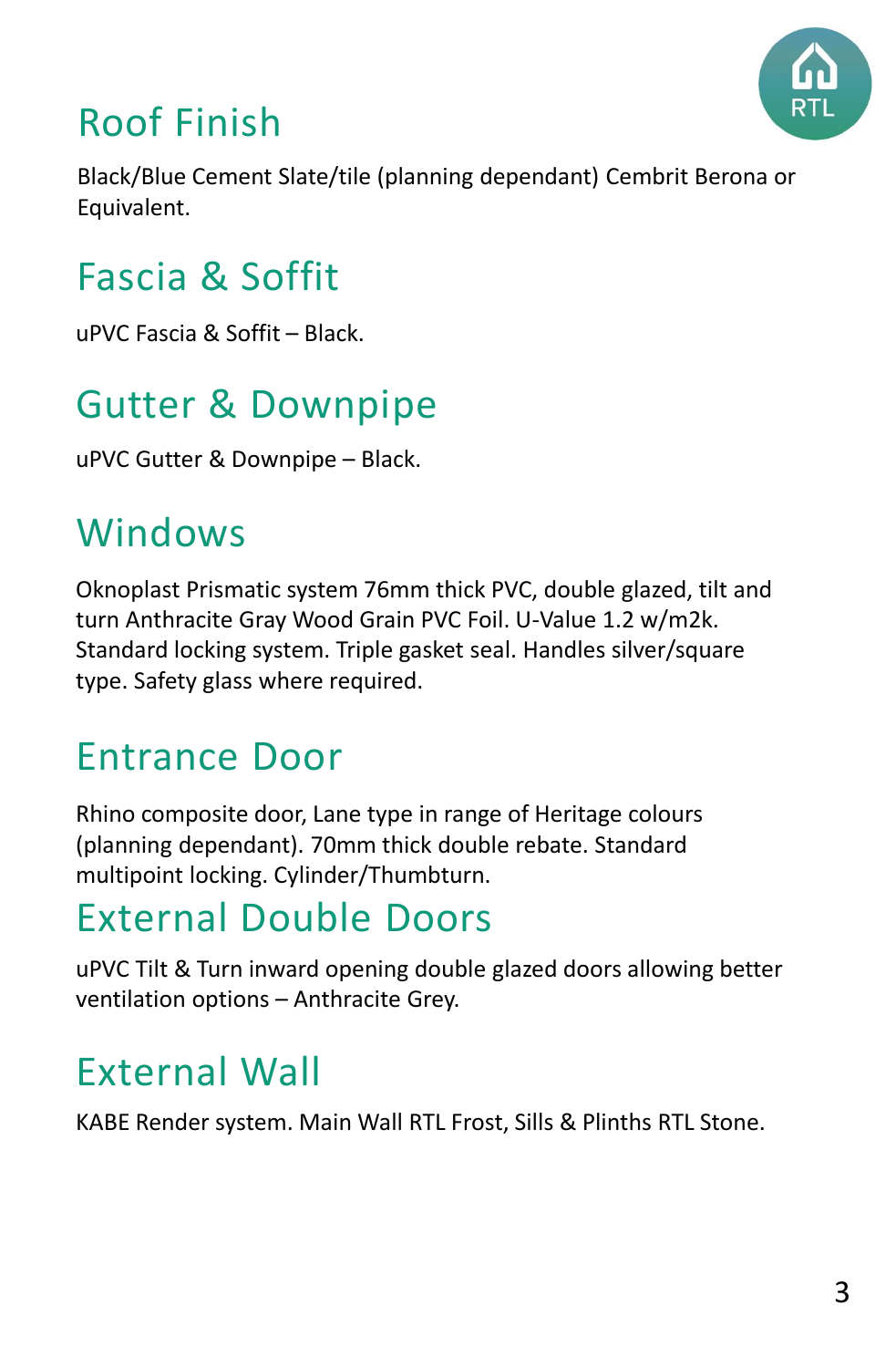## **Interior Finish Schedule**



### Entrance Hall:

#### Floor

RTL LVT noble oak Grey.

### Skirting

Laminated white profiled skirting 120mm x 12 mm RTL polished white.

#### Windowboards

Painted window board bull nosed to 3 sides, RTL Polished White to 25mm Green MDF.

### Walls

Smooth plaster finish Painted RTL natural.

### **Ceilings**

Smooth Plaster Finish painted RTL pure.

#### Under Stairs Storage

Sloped head to wardrobe type double doors painted RTL polished white.

### Electrical

See Appendix 1.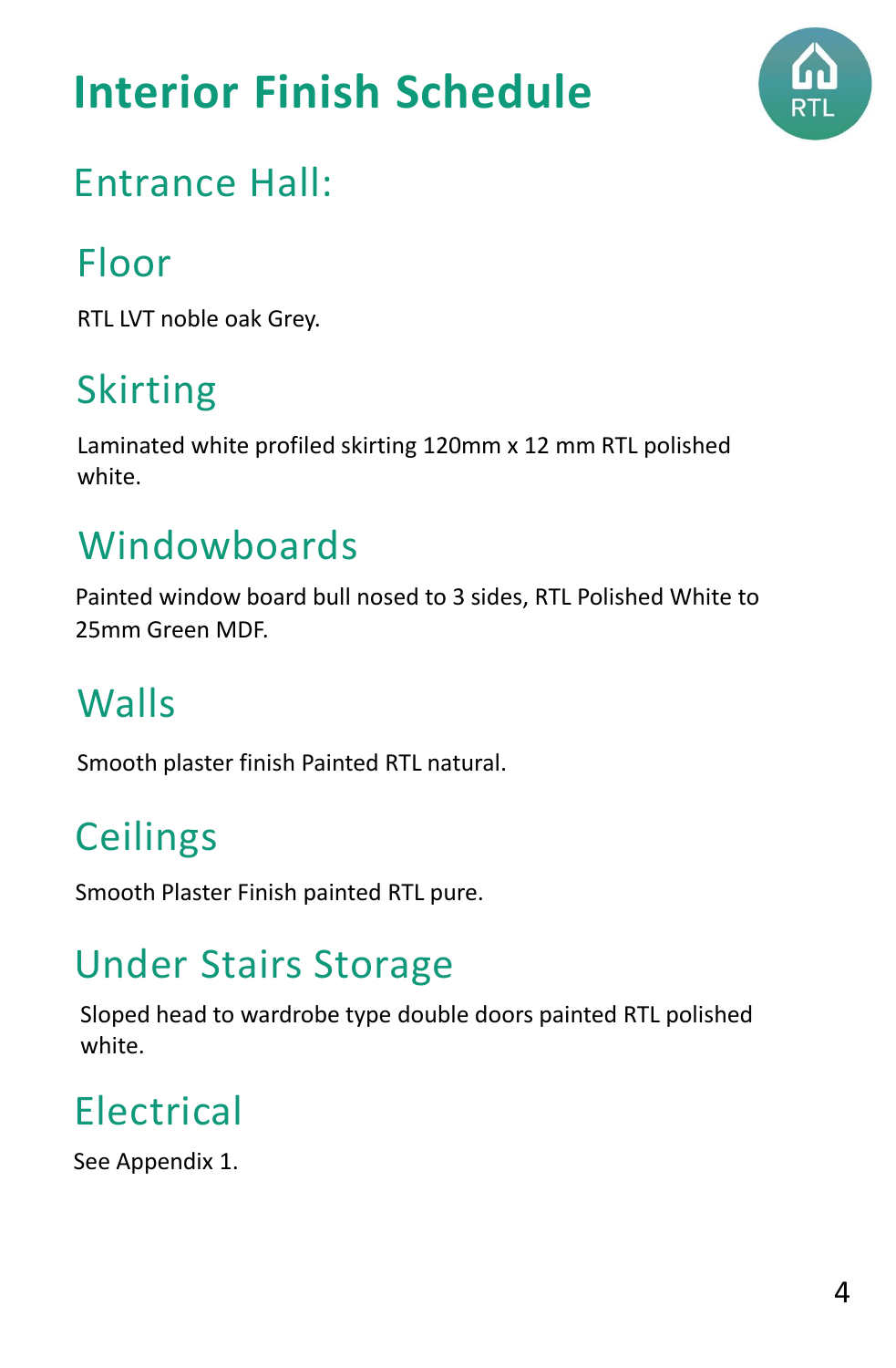

### **WC:**

#### Floor

RTL LVT noble oak Grey.

### Skirting

Laminated white profiled skirting 120mm x 12 mm RTL polished white.

### Windowboards

Painted window board bull nosed to 3 sides, RTL Polished White to 25mm Green MDF.

### **Walls**

Smooth plaster finish Painted RTL natural.

### **Ceilings**

Smooth Plaster Finish painted RTL pure.

#### Ware

Wash hand Basin, P Trap Toilet and Cistern.

### WC Pictures

See Appendix 2.

### Splashback

PVC Panel Beige Concrete Matt 600 x 300mm.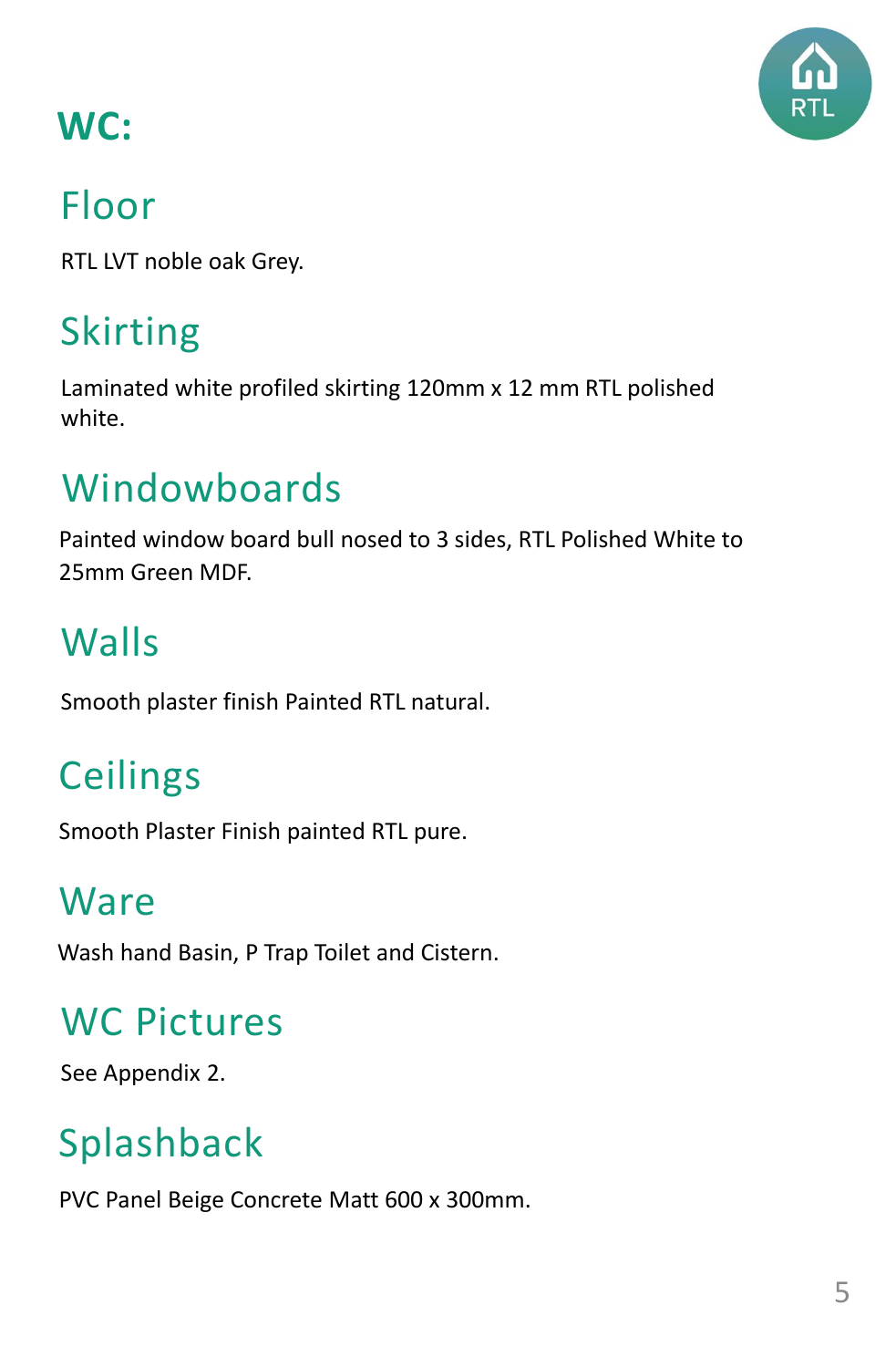#### Door



Model 100 Pre-hung Door Set including architrave, as per picture in Appendix 3.

#### Electrical

See Appendix 1.

### **Living Room:**

#### Floor

RTL LVT noble oak Grey.

### Skirting

Laminated white profiled skirting 120mm x 12 mm RTL polished white.

### Windowboards

Painted window board bull nosed to 3 sides, RTL Polished White to 25mm Green MDF.

### Walls

Smooth plaster finish Painted RTL natural.

### **Ceilings**

Smooth Plaster Finish painted RTL pure.

#### Door

Model 100 Pre-hung Door Set including architrave, as per picture in Appendix 3.

#### Electrical

See Appendix 1.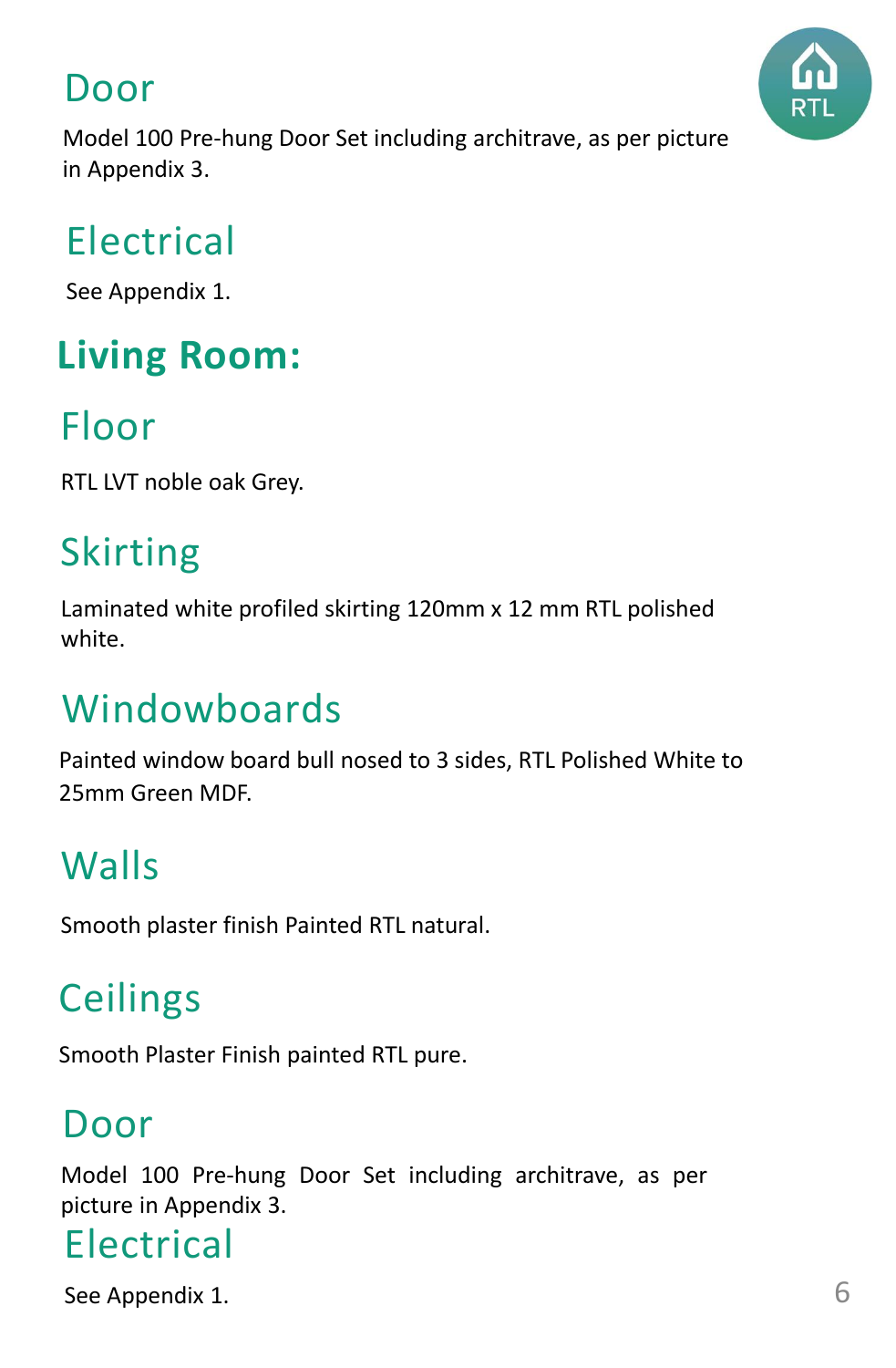### **Kitchen Dining:**



#### Floor

RTL LVT noble oak Grey.

### Skirting

Laminated white profiled skirting 120mm x 12 mm RTL polished white.

### Windowboards

Painted window board bull nosed to 3 sides, RTL Polished White to 25mm Green MDF.

### **Walls**

Smooth plaster finish Painted RTL natural.

### **Ceilings**

Smooth Plaster Finish painted RTL pure.

#### Door

Model 100 Pre-hung Door Set including architrave, as per picture in Appendix 3.

### Electrical

See Appendix 1.

### Fitted Kitchen

Plain door in dust grey finish. Lorenzo wood laminate Work top. Lorenzo wood back splash 600 x 600mm Lorenzo wood upstand 180mm. Stainless steel extractor hood, single bowls sink and drainer. ¼ turn high spout mixer tap. See Appendix 4.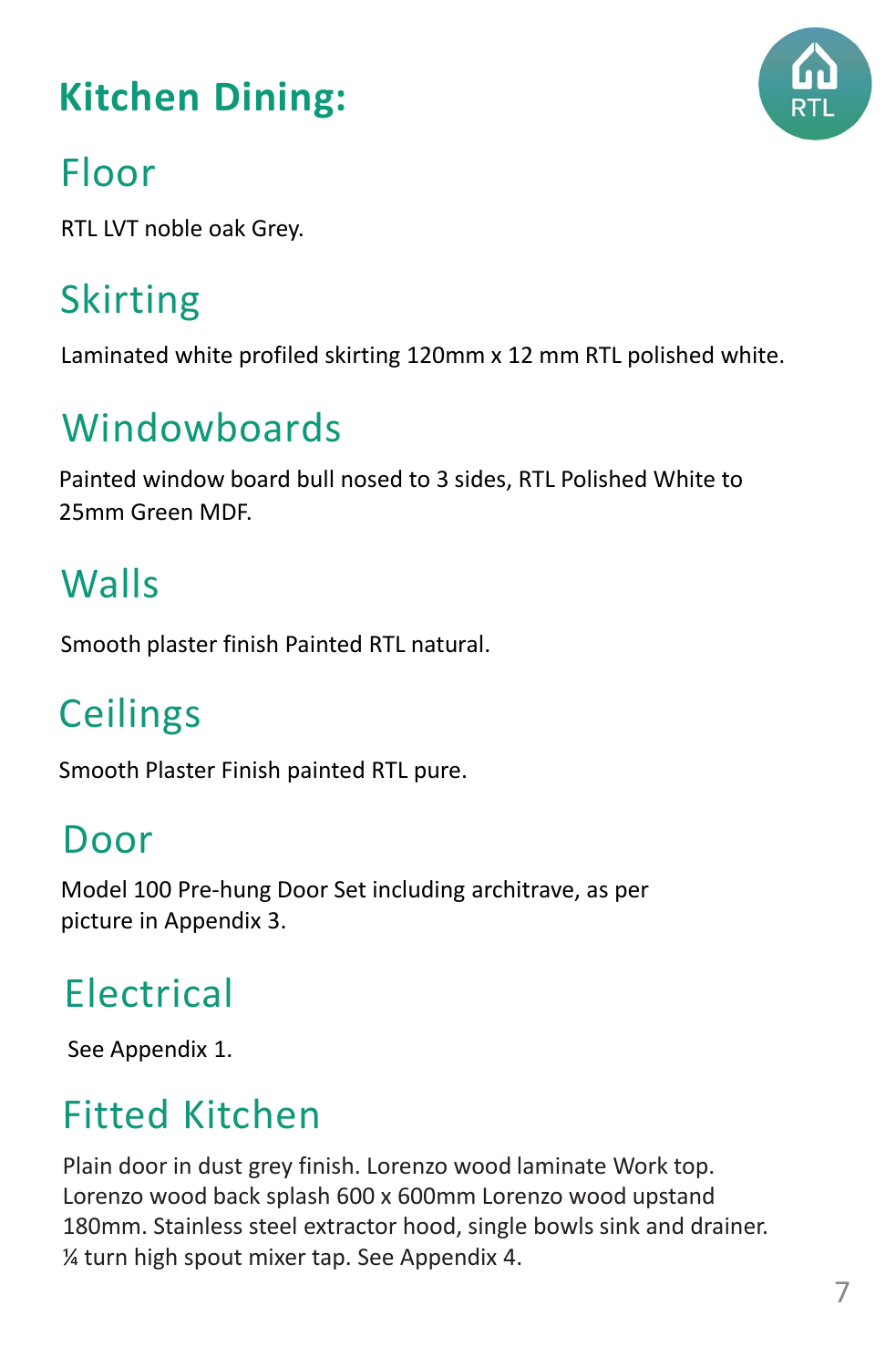### **Stores & Presses:**



### Floor

RTL LVT noble oak Grey.

### **Walls**

Smooth plaster finish Painted RTL natural.

### **Ceilings**

Smooth Plaster Finish painted RTL pure.

#### Door

Model 100 Pre-hung Door Set including architrave, as per picture in Appendix 3.

### **Stairs:**

### Floor

Carpet Colour TBC.

### Skirting

Laminated white profiled skirting 120mm x 12 mm RTL polished white.

### **Walls**

Smooth plaster finish Painted RTL natural.

### **Stairs**

String painted RTL6P. Polished White. Newel 90 x 90 mm square painted RTL polished white. Handrail - stained Walnut and varnished.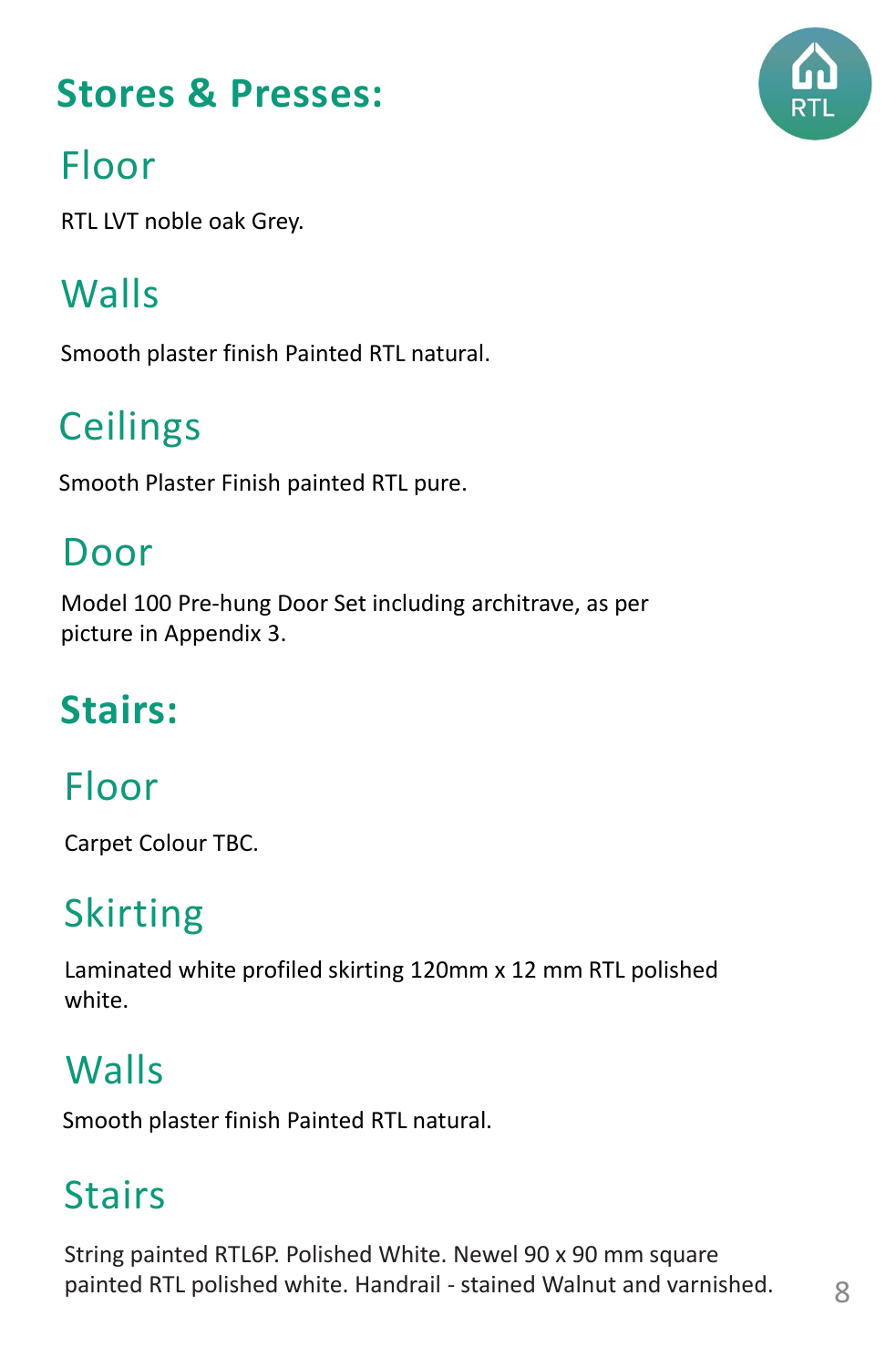

### **Landing:**

### Floor

Carpet colour TBC.

### Skirting

Laminated white profiled skirting 120mm x 12 mm RTL polished white.

#### **Walls**

Smooth plaster finish Painted RTL natural.

### **Ceilings**

Smooth Plaster Finish painted RTL pure.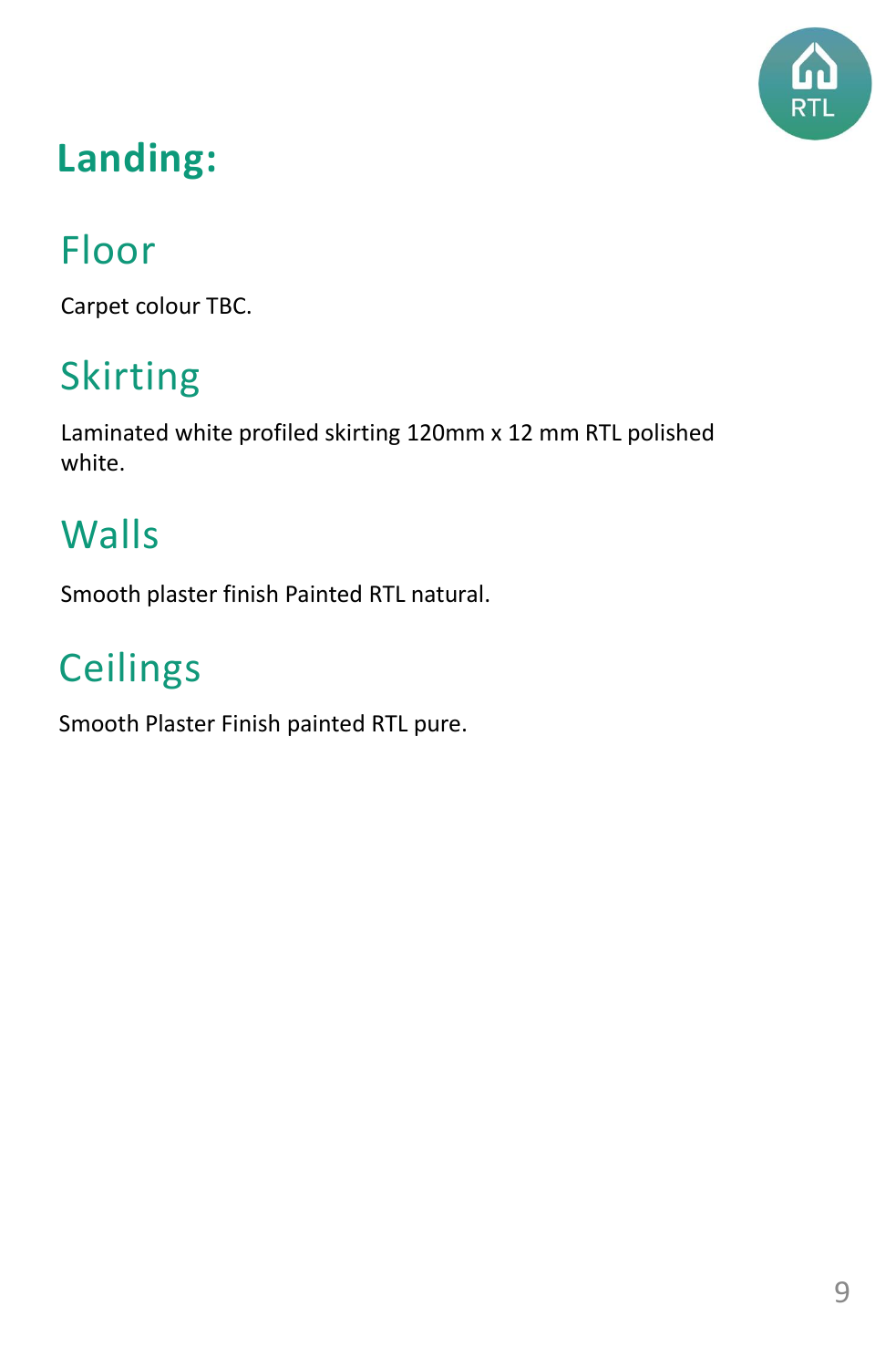

#### **Bedrooms:**

### Floor

RTL LVT noble oak Grey.

### Skirting

Laminated white profiled skirting 120mm x 12 mm RTL polished white.

### Windowboards

Painted window board bull nosed to 3 sides, RTL Polished White to 25mm Green MDF.

### Walls

Smooth plaster finish Painted RTL natural.

### **Ceilings**

Smooth Plaster Finish painted RTL pure.

#### Door

Model 100 Pre-hung Door Set including architrave, as per picture in Appendix 3.

### Electrical

See Appendix 1.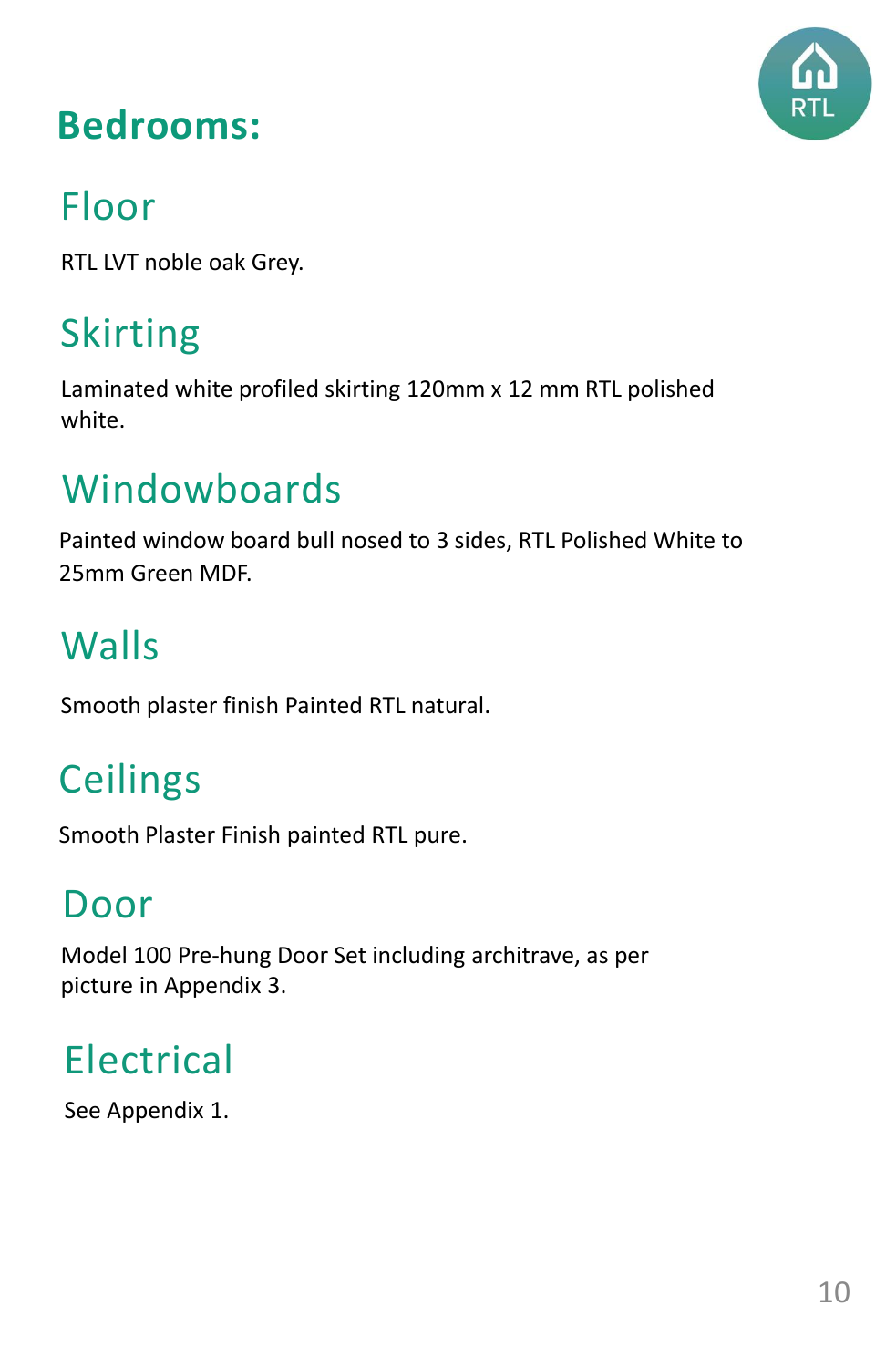

### **En-Suite:**

#### Floor

RTL LVT noble oak Grey.

#### Windowboards

Painted window board bull nosed to 3 sides, RTL Polished White to 25mm Green MDF.

### Walls

Smooth plaster finish Painted RTL natural.

### **Ceilings**

Smooth Plaster Finish painted RTL pure.

#### Door

Model 100 Pre-hung Door Set including architrave, as per picture in Appendix 3.

#### Ware

See Appendix 2.

### Electrical

See Appendix 1.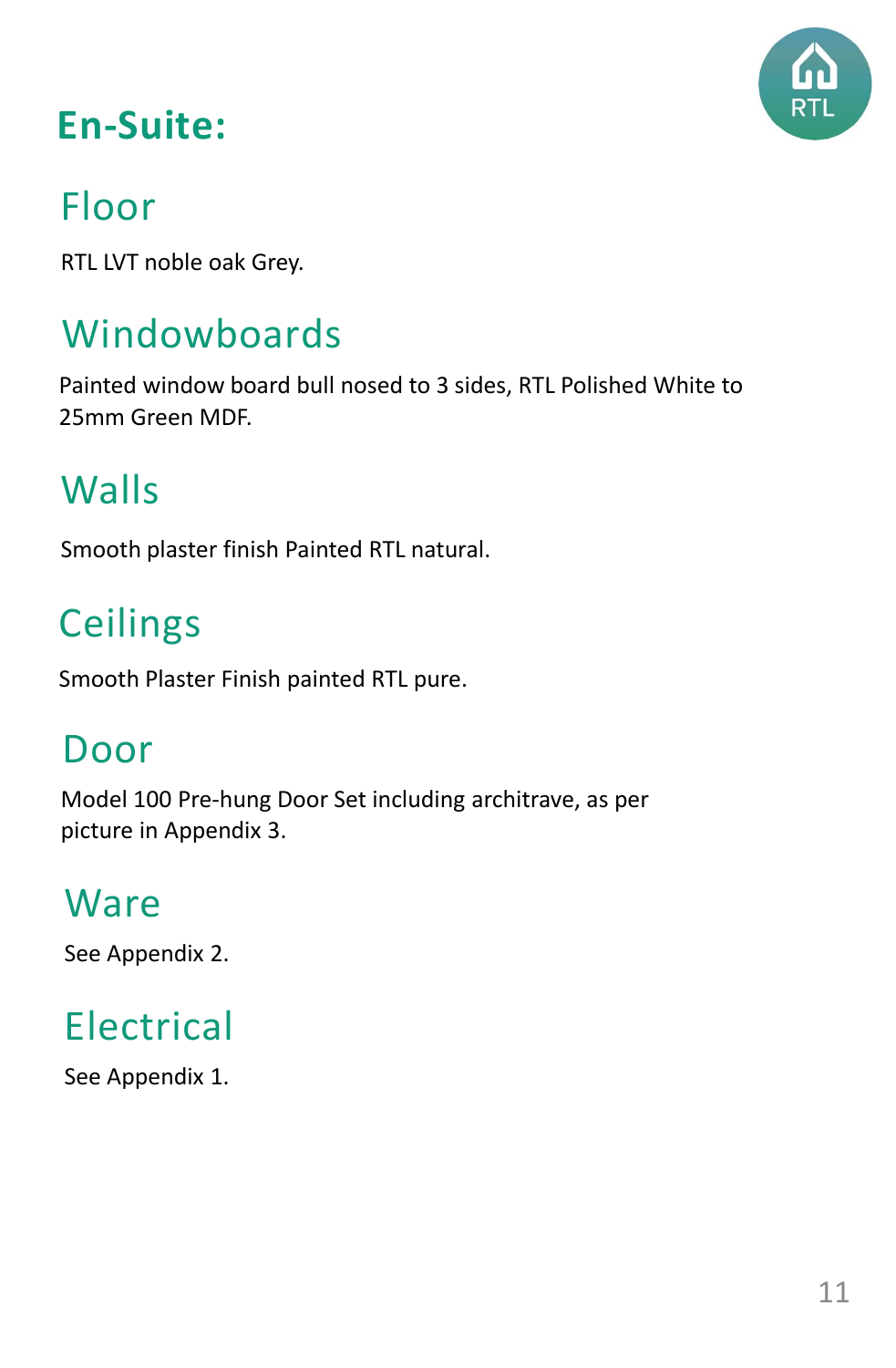### **Main Bathroom:**

### Floor

RTL LVT noble oak Grey.

### Windowboards

Painted window board bull nosed to 3 sides, RTL Polished White to 25mm Green MDF.

#### Walls

Smooth plaster finish Painted RTL natural.

### **Ceilings**

Smooth Plaster Finish painted RTL pure.

#### Door

Model 100 Pre-hung Door Set including architrave, as per picture in Appendix 3.

#### Ware

See Appendix 2.

#### Electrical

See Appendix 1.

#### **Apartment's Exceptions:**

### Doors

Internal apartment doors will be FD30 rated Model 100 pre hung door set where specified by fire consultant. Apartment entrance doors will be FD60 rated Model 690 pre hung door set where specified by fire consultant. Appendix 3.

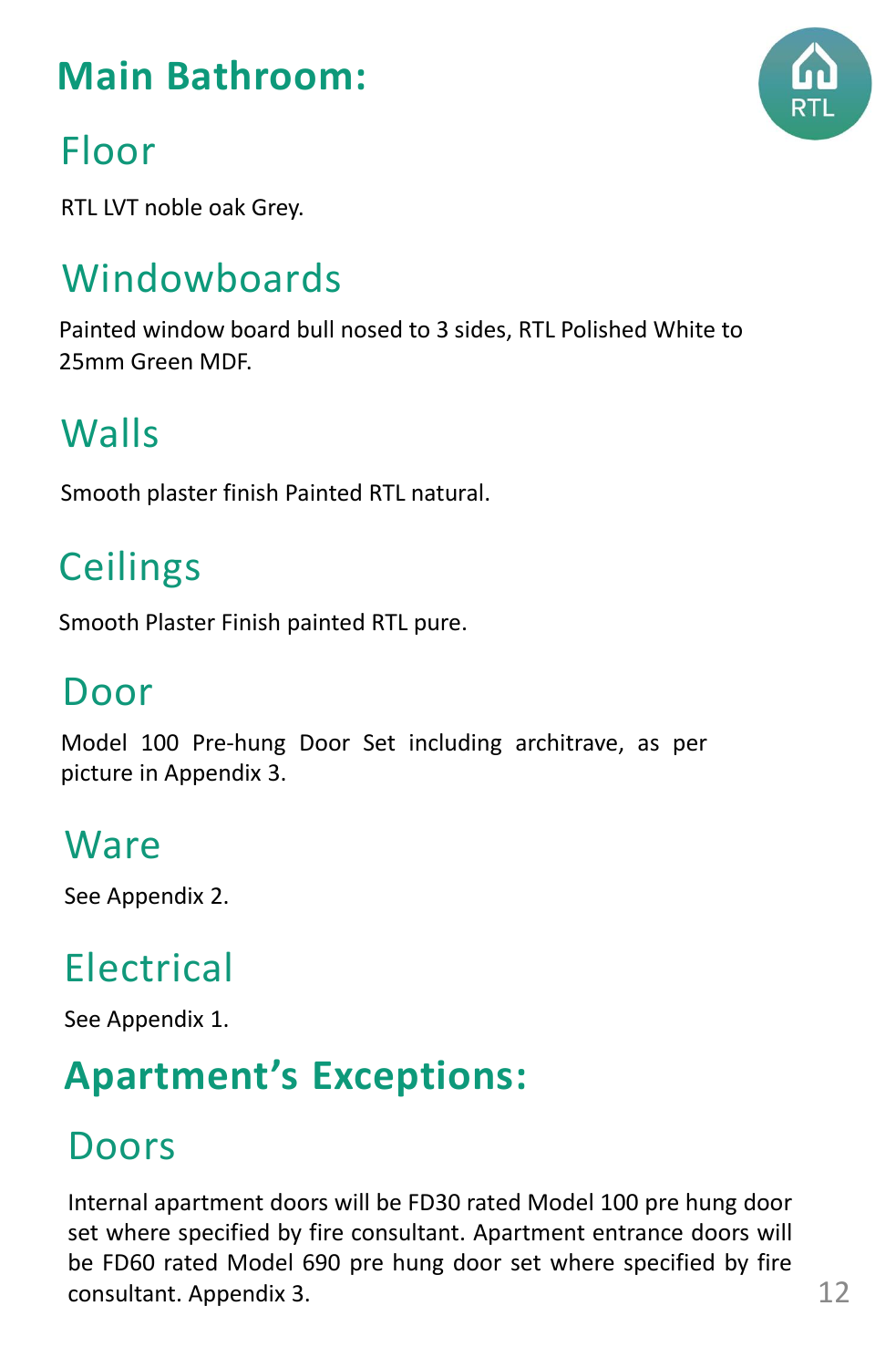



| <b>Kitchen</b>     | Socket & isolator for extractor hood |                            |
|--------------------|--------------------------------------|----------------------------|
|                    | Socket & isolator for fridge         |                            |
|                    | Double socket & isolator DW & WM     |                            |
|                    | Cooker Switch 45A                    |                            |
|                    | Double sockets over counter x 3      | 1 socket to have USB point |
|                    | Double Socket 450mm above FF x 1     |                            |
|                    | Centre pendent x 1                   |                            |
|                    | Heat detector x 1                    |                            |
| <b>Living Area</b> | Centre pendent x 1                   |                            |
|                    | Double sockets x 4                   | 1 socket to have USB point |
|                    | TV point x 1                         |                            |
|                    | Phone x 1                            |                            |
| <b>Utility</b>     | Double socket & isolator x 1         |                            |
|                    | Double socket x 1                    |                            |
|                    | Smoke detector x 1                   |                            |
|                    | Centre pendent x 1                   |                            |
| <b>GFWC</b>        | Centre globe x 1                     |                            |
|                    | Shaver light x 1                     |                            |
|                    | Extractor fan x 1                    |                            |
| <b>Hall</b>        | Centre pendent x 1                   |                            |
|                    | Double socket x1                     |                            |
|                    | Smoke detector x 1                   |                            |
|                    | Consumer board                       |                            |
|                    | Doorbell x 1                         |                            |
| <b>External</b>    | <b>Bulkhead x 2</b>                  |                            |
|                    | Isolator for heat pump               |                            |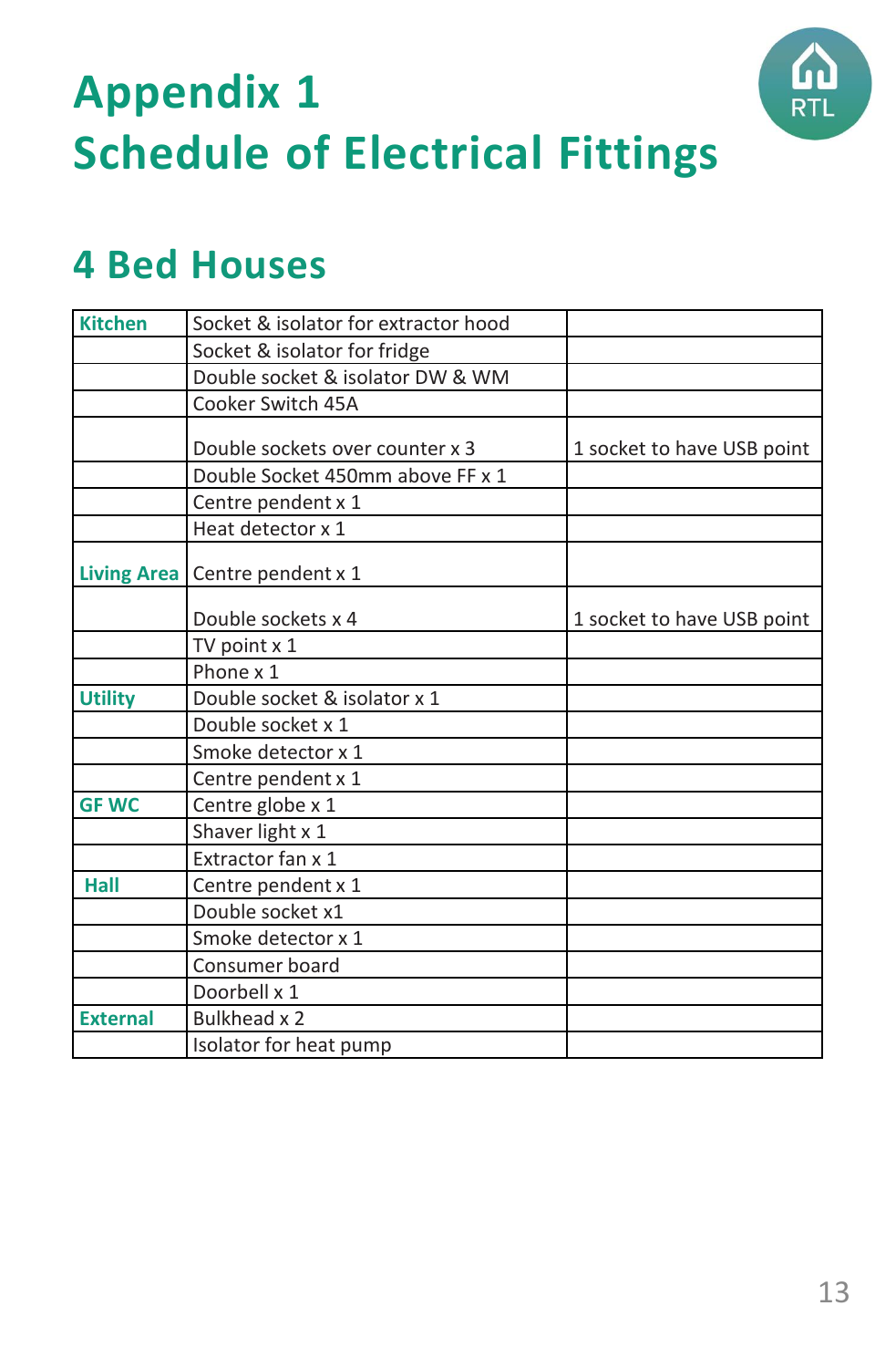

| <b>Bed 1</b>     | Double sockets x 3                 | 2 sockets to have USB point |
|------------------|------------------------------------|-----------------------------|
|                  | Centre pendent x 1                 |                             |
|                  | Smoke detector x 1                 |                             |
| <b>Bed 2</b>     | Double sockets x 3                 | 1 socket to have USB point  |
|                  |                                    |                             |
|                  | Centre pendent x 1                 |                             |
|                  | Smoke detector x 1                 |                             |
| <b>Bed 3</b>     | Double sockets x 2                 | 1 socket to have USB point  |
|                  | Centre pendent x 1                 |                             |
|                  | Smoke detector x 1                 |                             |
| <b>Bed 4</b>     | Double sockets x 2                 | 1 socket to have USB point  |
|                  | Centre pendent x 1                 |                             |
|                  | Smoke detector x 1                 |                             |
| <b>En Suite</b>  | Centre globe x 1                   |                             |
|                  | Shaver light x 1                   |                             |
|                  | Extractor fan x 1                  |                             |
| <b>Bathroom</b>  | Centre globe x 1                   |                             |
|                  | Shaver light x 1                   |                             |
|                  | Extractor fan x 1                  |                             |
| <b>Hall FF</b>   | Centre pendent x 1                 |                             |
|                  | Smoke detector x 1                 |                             |
|                  | Double socket x 1                  |                             |
| <b>Hot Press</b> | Centre pendent x 1                 |                             |
|                  | Spur & isolator for heating system |                             |
| <b>Attic</b>     | Centre pendent x 1                 |                             |
|                  | Double socket water storage pump   |                             |
|                  | x 1                                |                             |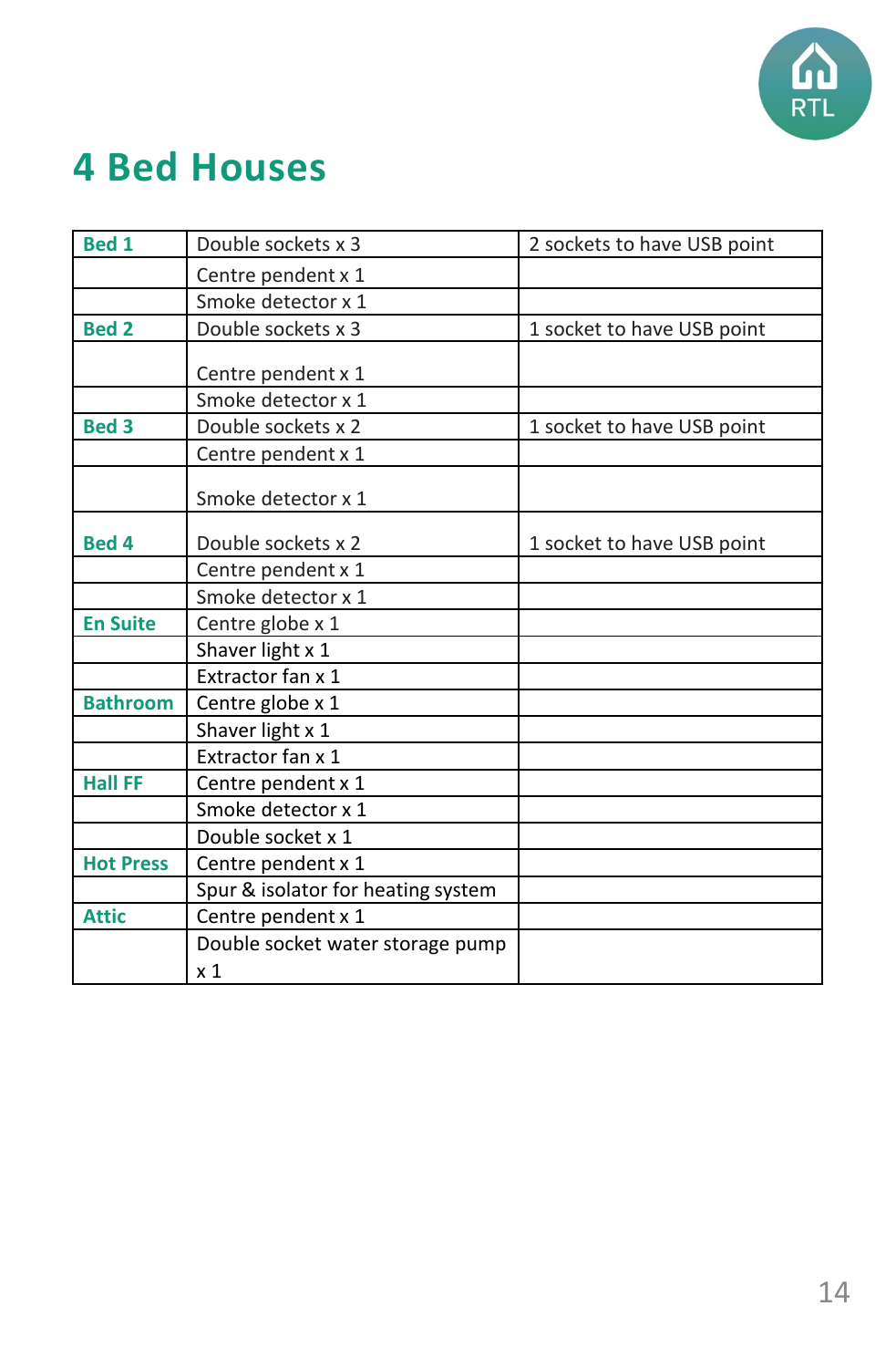

| <b>Kitchen Diner</b> | Socket & isolator for extractor hood |                            |
|----------------------|--------------------------------------|----------------------------|
|                      | Socket & isolator for fridge         |                            |
|                      | Double socket & isolator DW & WM     |                            |
|                      | Cooker Switch 45A                    |                            |
|                      | Double sockets over counter x 3      | 1 socket to have USB point |
|                      | Double Socket 450mm above FF x 1     |                            |
|                      | Centre pendent x 1                   |                            |
|                      | Heat detector x 1                    |                            |
| <b>Living Area</b>   | Centre pendent x 1                   |                            |
|                      | Double sockets x 4                   | 1 socket to have USB point |
|                      | TV point x 1                         |                            |
|                      | Phone x 1                            |                            |
| <b>Utility</b>       | Double socket & isolator x 1         |                            |
|                      | Double socket x 1                    |                            |
|                      | Smoke detector x 1                   |                            |
|                      | Centre pendent x 1                   |                            |
| <b>GF WC</b>         | Centre globe x 1                     |                            |
|                      | Shaver light x 1                     |                            |
|                      | Extractor fan x 1                    |                            |
| <b>Entrance Hall</b> | Centre pendent x 1                   |                            |
|                      | Double socket x1                     |                            |
|                      | Smoke detector x 1                   |                            |
|                      | Consumer board                       |                            |
|                      | Doorbell x 1                         |                            |
| <b>External</b>      | Bulkhead x 2                         |                            |
|                      | Isolator for heat pump               |                            |
|                      | Earth rod                            |                            |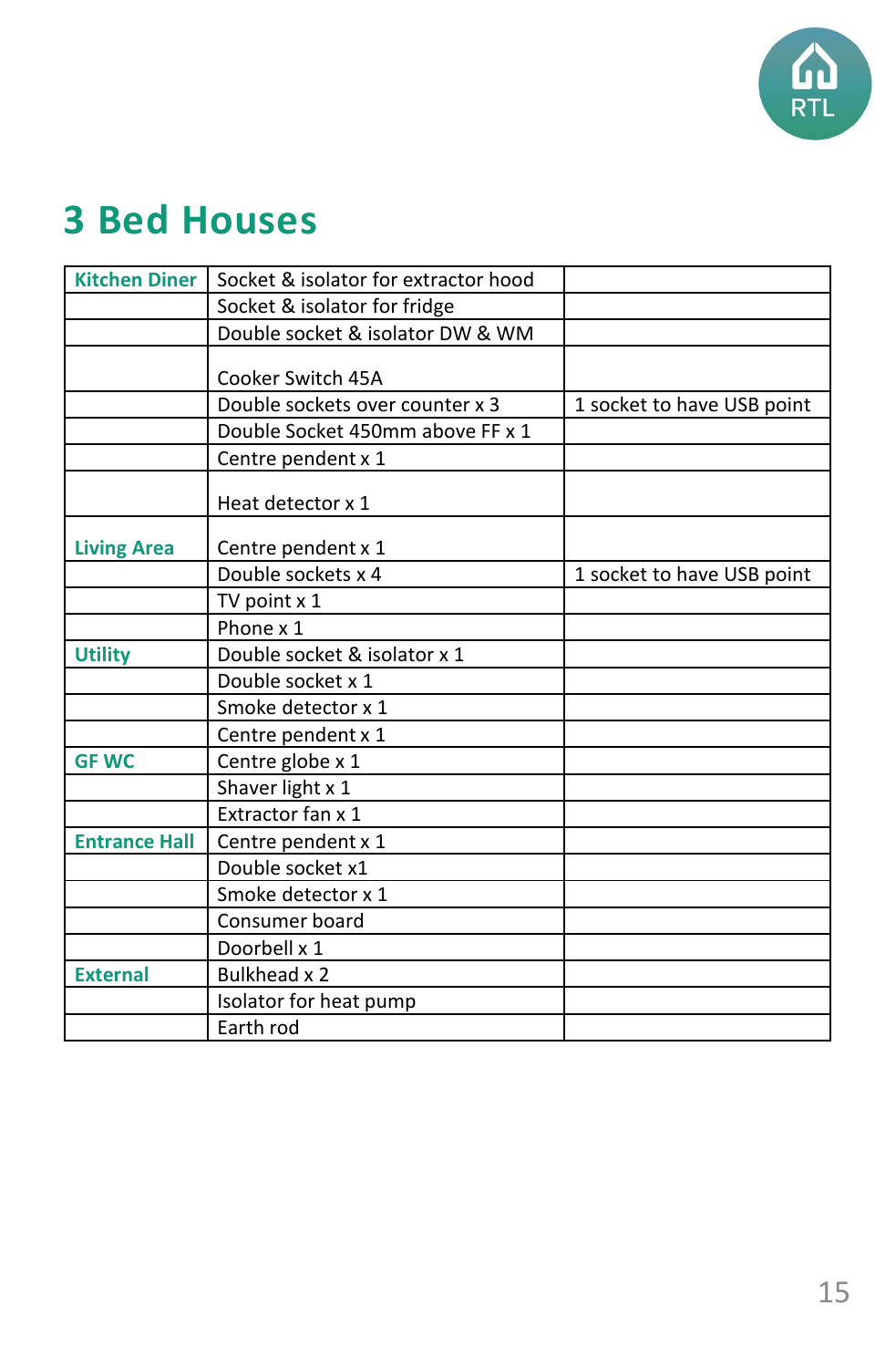

| <b>Bed 1</b>     | Double sockets x 3                                     | 2 sockets to have USB point |
|------------------|--------------------------------------------------------|-----------------------------|
|                  | Centre pendent x 1                                     |                             |
|                  | Smoke detector x 1                                     |                             |
|                  |                                                        |                             |
| <b>Bed 2</b>     | Double sockets x 3                                     | 1 socket to have USB point  |
|                  | Centre pendent x 1                                     |                             |
|                  | Smoke detector x 1                                     |                             |
| <b>Bed 3</b>     | Double sockets x 2                                     | 1 socket to have USB point  |
|                  | Centre pendent x 1                                     |                             |
|                  | Smoke detector x 1                                     |                             |
| <b>En Suite</b>  | Centre globe x 1                                       |                             |
|                  | Shaver light x 1                                       |                             |
|                  | Extractor fan x 1                                      |                             |
| <b>Bathroom</b>  | Centre globe x 1                                       |                             |
|                  | Shaver light x 1                                       |                             |
|                  | Extractor fan x 1                                      |                             |
| <b>Hall FF</b>   | Centre pendent x 1                                     |                             |
|                  | Smoke detector x 1                                     |                             |
|                  | Double socket x 1                                      |                             |
| <b>Hot press</b> | Centre pendent x 1                                     |                             |
|                  | Spur & isolator for heating system                     |                             |
| <b>Attic</b>     | Centre pendent x 1                                     |                             |
|                  | Double socket for water storage pump<br>x <sub>1</sub> |                             |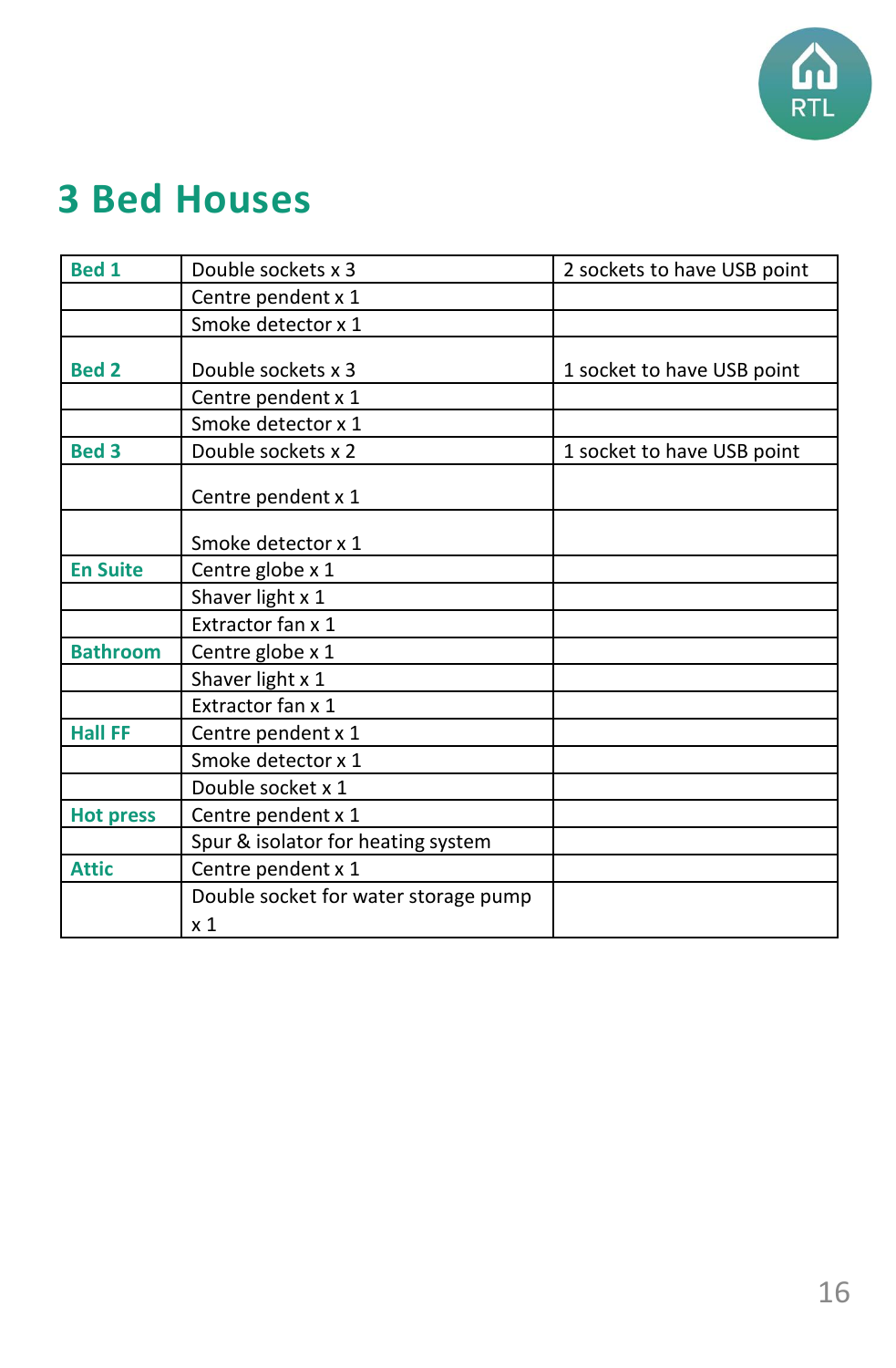

| <b>Kitchen Diner</b> | Socket & isolator for extractor hood |                            |
|----------------------|--------------------------------------|----------------------------|
|                      | Socket & isolator for fridge         |                            |
|                      | Double socket & isolator DW & WM     |                            |
|                      |                                      |                            |
|                      | Cooker Switch 45A                    |                            |
|                      | Double sockets over counter x 3      | 1 socket to have USB point |
|                      | Double Socket 450mm above FF x 1     |                            |
|                      | Centre pendent x 1                   |                            |
|                      | Heat detector x 1                    |                            |
| <b>Living Area</b>   | Centre pendent x 1                   |                            |
|                      | Double sockets x 4                   | 1 socket to have USB point |
|                      | TV point x 1                         |                            |
|                      | Phone x 1                            |                            |
| <b>Utility</b>       | Double socket & isolator x 1         |                            |
|                      | Double socket x 1                    |                            |
|                      | Smoke detector x 1                   |                            |
|                      | Centre pendent x 1                   |                            |
| <b>GF WC</b>         | Centre globe x 1                     |                            |
|                      | Shaver light x 1                     |                            |
|                      | Extractor fan x 1                    |                            |
| <b>Entrance Hall</b> | Centre pendent x 1                   |                            |
|                      | Double socket x1                     |                            |
|                      | Smoke detector x 1                   |                            |
|                      | Consumer board                       |                            |
|                      | Doorbell x 1                         |                            |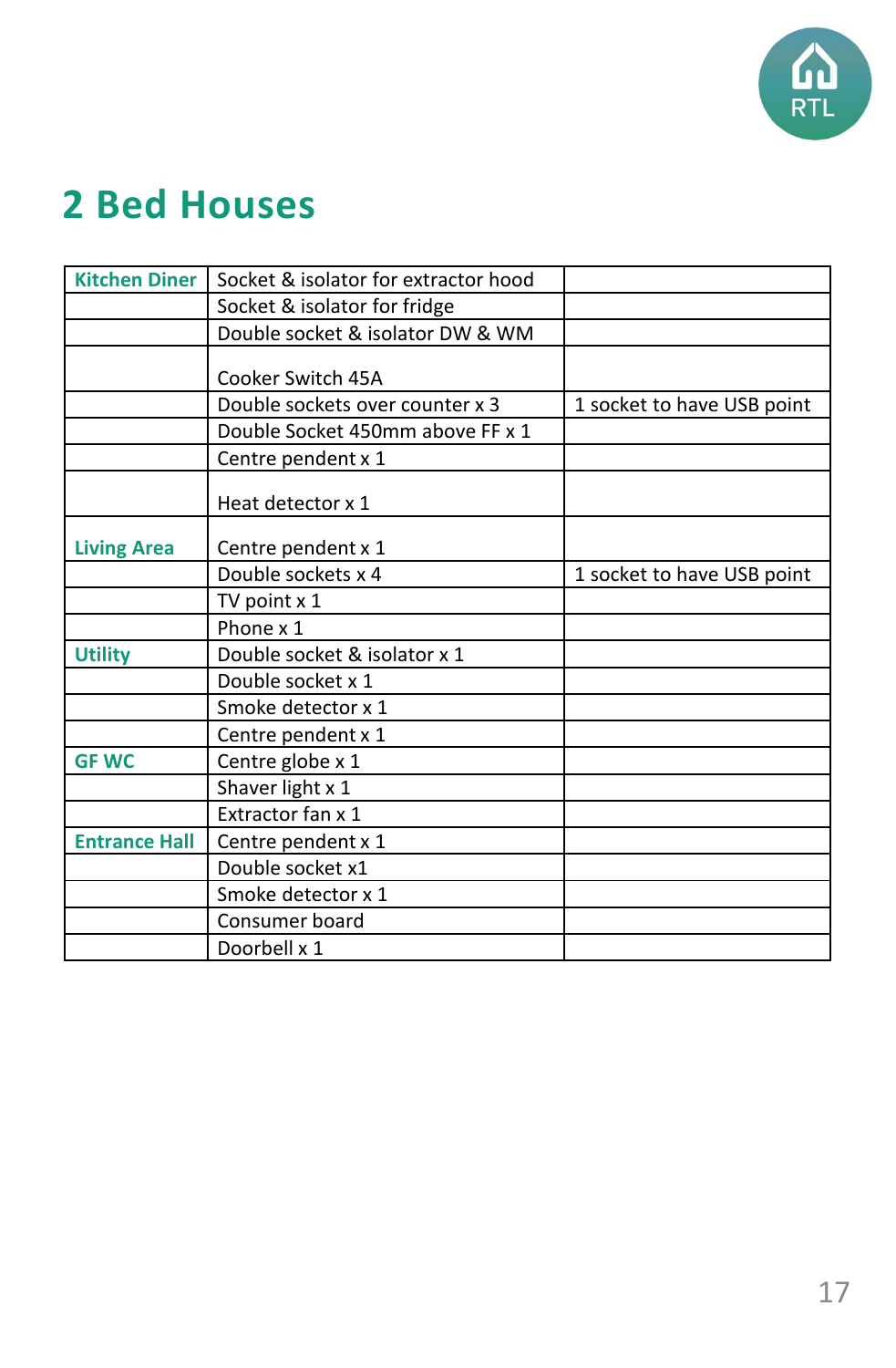

| <b>External</b>  | Bulkhead x 2                             |                             |
|------------------|------------------------------------------|-----------------------------|
|                  | Isolator for heat pump                   |                             |
|                  | Earth rod                                |                             |
|                  |                                          |                             |
| <b>Bed 1</b>     | Double sockets x 3                       | 2 sockets to have USB point |
|                  | Centre pendent x 1                       |                             |
|                  | Smoke detector x 1                       |                             |
| <b>Bed 2</b>     | Double sockets x 3                       | 1 socket to have USB point  |
|                  | Centre pendent x 1                       |                             |
|                  | Smoke detector x 1                       |                             |
| <b>En Suite</b>  | Centre globe x 1                         |                             |
|                  | Shaver light x 1                         |                             |
|                  | Extractor fan x 1                        |                             |
| <b>Bathroom</b>  | Centre globe x 1                         |                             |
|                  | Shaver light x 1                         |                             |
|                  | Extractor fan x 1                        |                             |
| <b>Hall FF</b>   | Centre pendent x 1                       |                             |
|                  | Smoke detector x 1                       |                             |
|                  | Double socket x 1                        |                             |
| <b>Hot Press</b> | Centre pendent x 1                       |                             |
|                  | Spur & isolator for heating system       |                             |
| <b>Attic</b>     | Centre pendent x 1                       |                             |
|                  | Double socket for water storage pump x 1 |                             |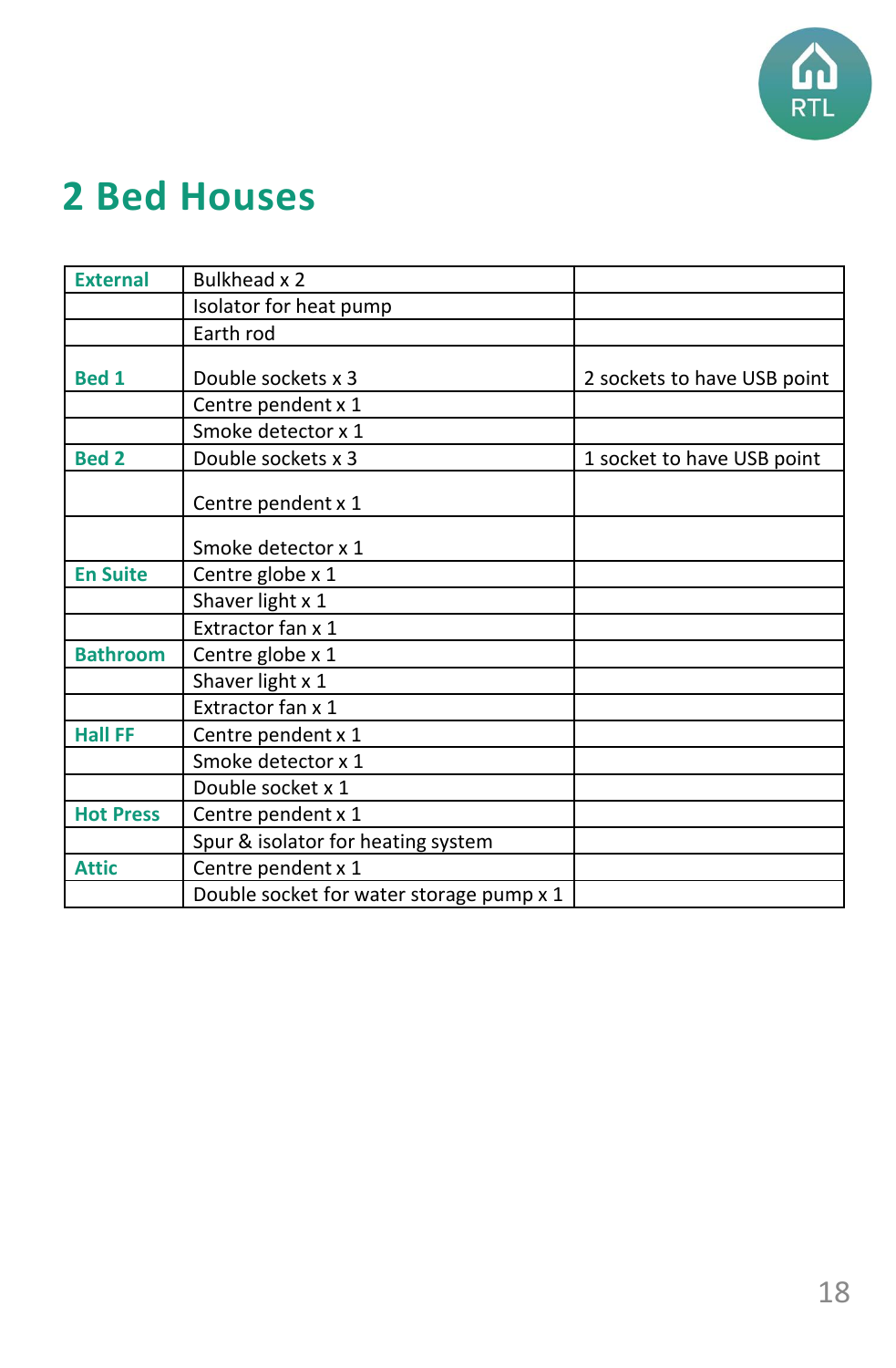

### **Apartments**

| <b>Kitchen Diner</b> | Socket & isolator for extractor hood   |                             |
|----------------------|----------------------------------------|-----------------------------|
|                      | Socket & isolator for fridge           |                             |
|                      | Socket & isolator for dish washer & WM |                             |
|                      |                                        |                             |
|                      | Cooker Switch 45A                      |                             |
|                      | Double sockets over counter x 3        | 1 Socket to have USB point  |
|                      |                                        |                             |
|                      | Double Socket 450mm above FF x 1       |                             |
|                      | Centre pendent x 1                     |                             |
|                      |                                        |                             |
|                      | Heat detector x 1                      |                             |
| <b>Living Area</b>   | Centre pendent x 1                     |                             |
|                      | Double sockets x 4                     | 1 Socket to have USB point  |
|                      | TV point $x$ 1                         |                             |
|                      | Phone x 1                              |                             |
| <b>Utility</b>       | Double socket & isolator x 1           |                             |
|                      | Double socket x 1                      |                             |
|                      | Smoke detector x 1                     |                             |
|                      | Centre pendent x 1                     |                             |
| <b>WC</b>            | Centre globe x 1                       |                             |
|                      | Shaver light x 1                       |                             |
|                      | Extractor Fan x 1                      |                             |
| <b>Entrance Hall</b> | Centre pendent x 1                     |                             |
|                      | double socket x1                       |                             |
|                      | Smoke detector x 1                     |                             |
|                      | Doorbell x 1                           |                             |
|                      | Consumer board                         |                             |
| <b>External</b>      | Bulkhead x 2                           |                             |
|                      | Isolator for heat pump                 |                             |
|                      | Earth rod                              |                             |
| <b>Bed 1</b>         | Double sockets x 3                     | 2 sockets to have USB point |
|                      | Centre pendent x 1                     |                             |
|                      | Smoke detector x 1                     |                             |
| <b>Hot Press</b>     | Centre pendent x 1                     |                             |
|                      | Spur & isolator for heating system     |                             |
| <b>Attic</b>         | Centre pendent x 1                     |                             |
|                      | Spur for water storage pump            |                             |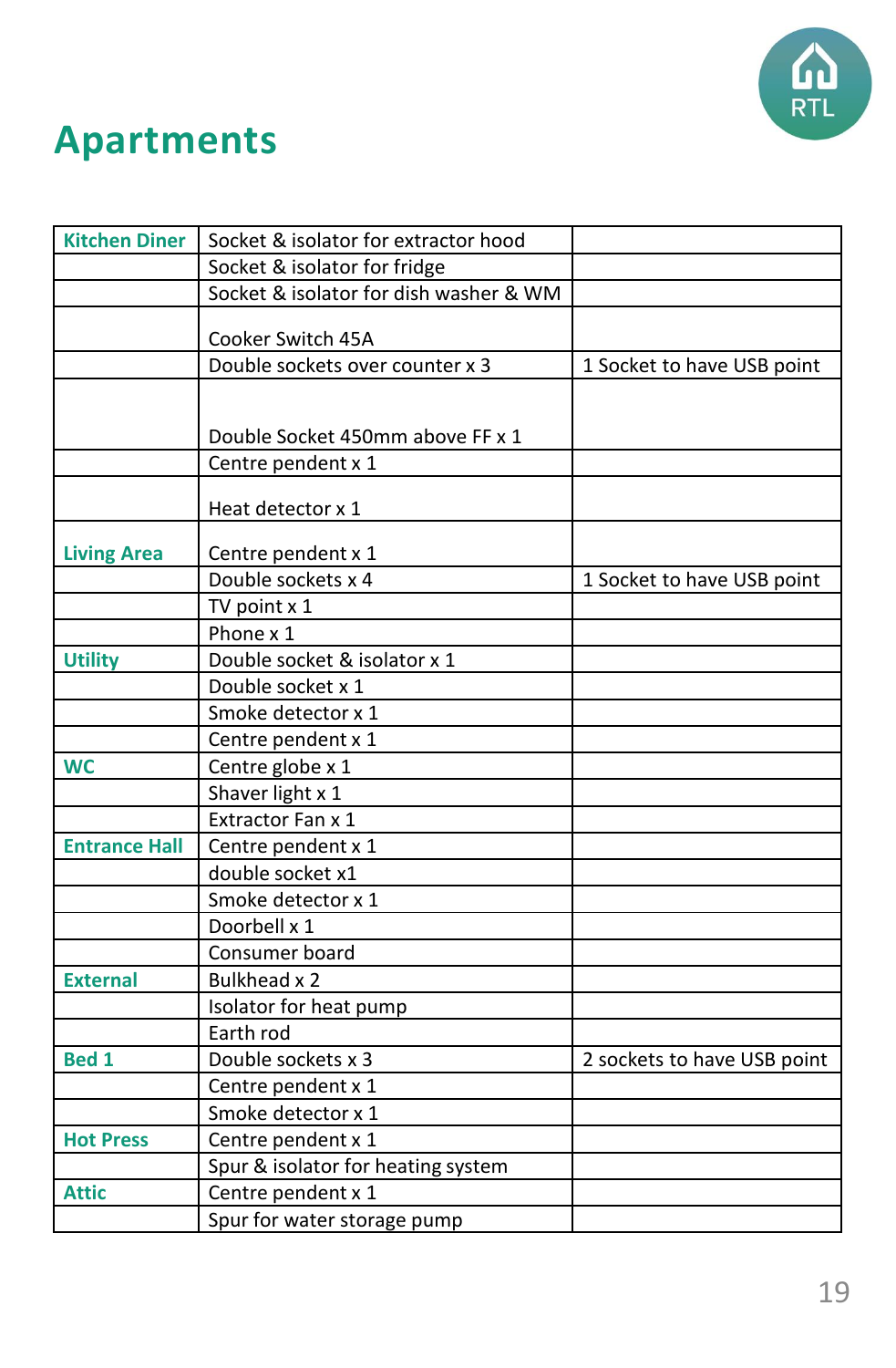### **Appendix 2 Sanitary Ware**





**RTL1SW** *– Pivot Shower Door Satin 900 x 1950mm*

**RTL2SW** - *Fixed Shower Screen Satin 900x1950mm*



**RTL6SW** – *Washbasin Mixer Tap & Waste*



**RTL3SW** – *Dolomite Cast Shower Tray 900x900mm*



#### **RTL5SW** – *Thermostatic Showering Kit*



**RTL7SW** – *Washbasin Chrome 550 x 470 mm*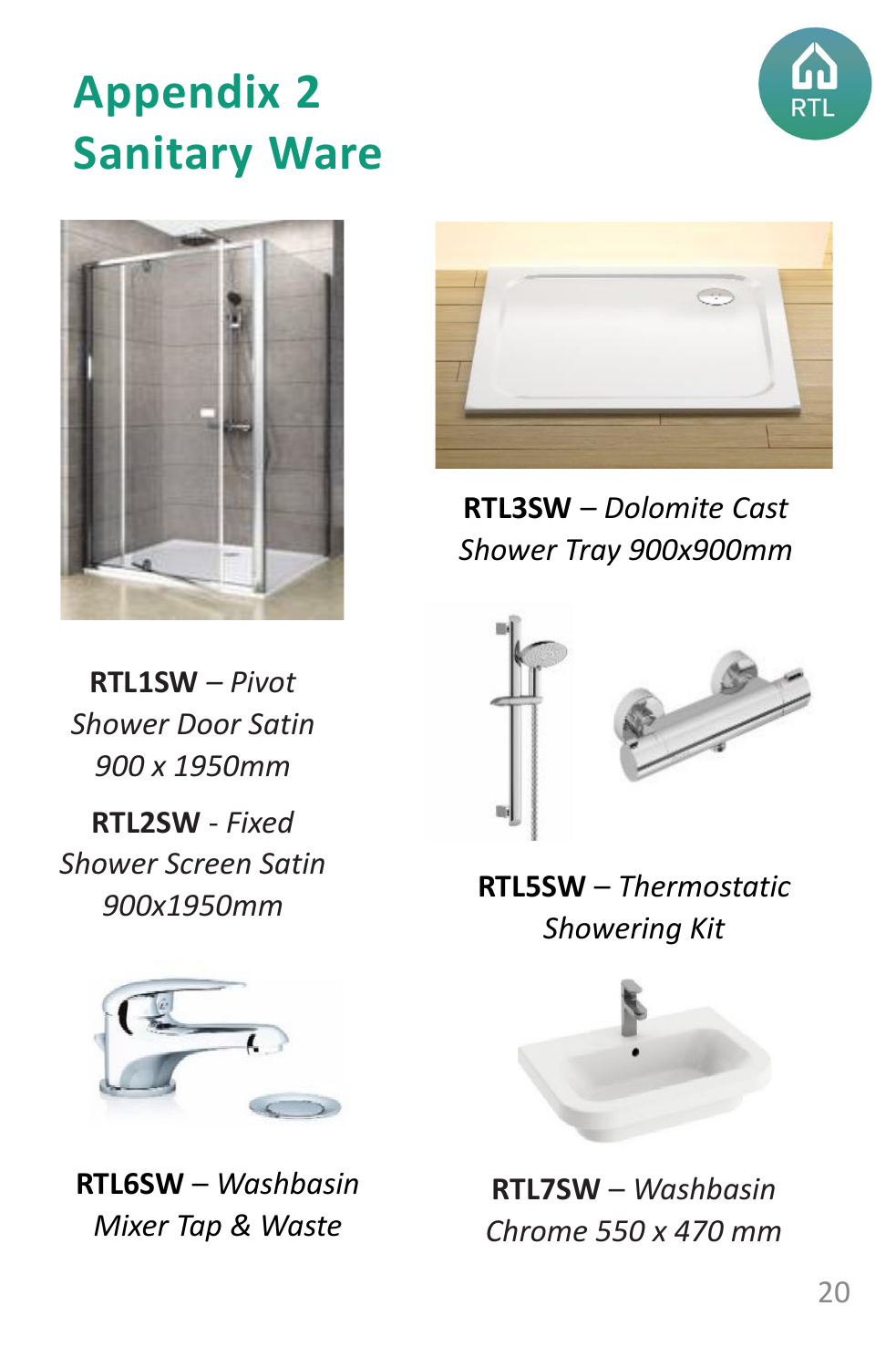

### **Appendix 2 Sanitary Ware**



**RTL14SW** – *Small Washbasin & Pedestal For WC*



**RTL11SW** - *PVC Wall Panel 400x2700mm Beige Concrete Matt*



**RTL16SW** – *Chrome Washbasin Waste Trap*



**RTL9SW** – *Combi WC Toilet and Cistern*





**RTL13/14SW** – *Trims for PVC Panelling (Silver)*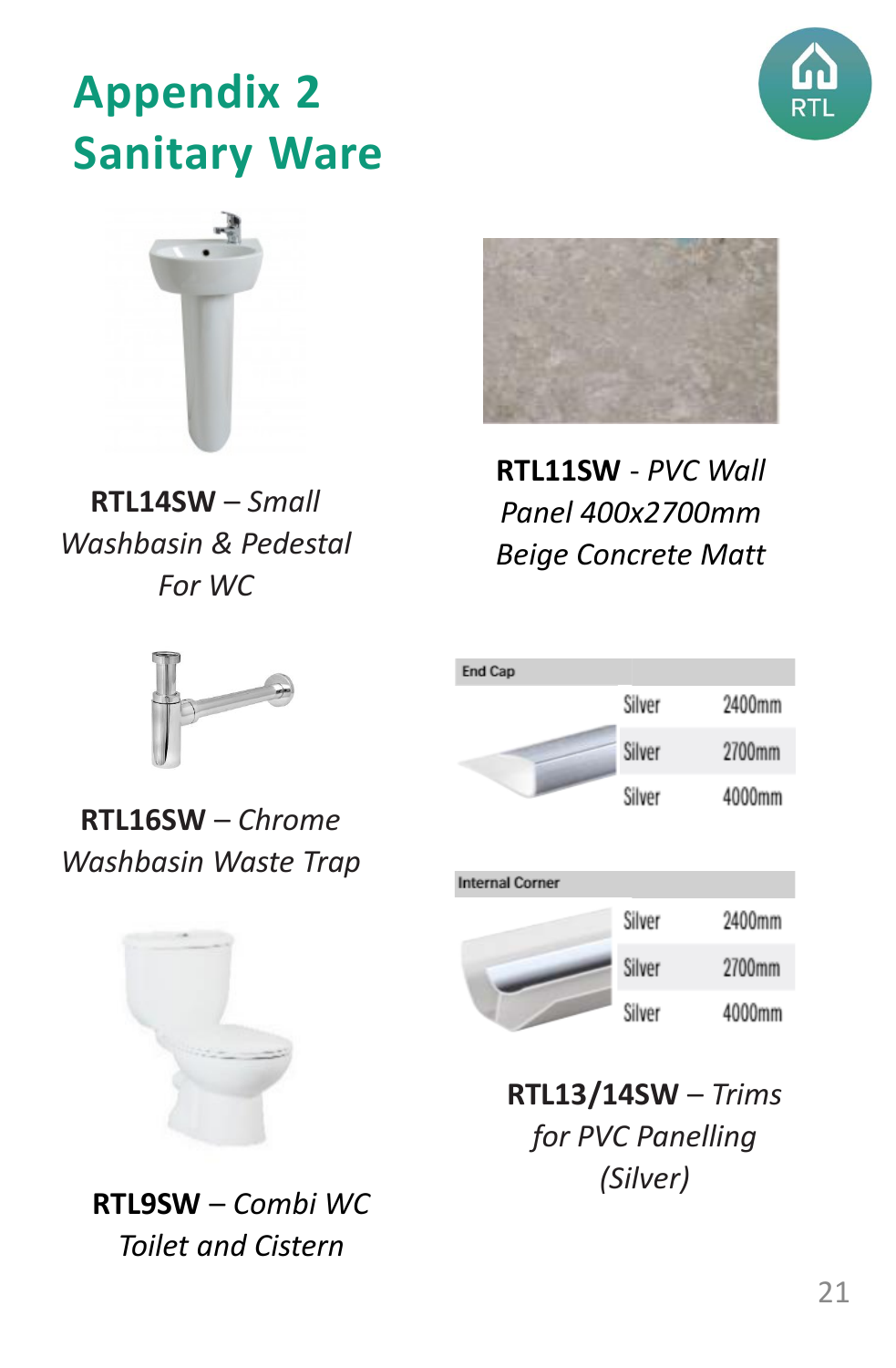### **Appendix 3 Internal Joinery**







**RTL1D** – *Doorset Model 100 Finished, Standard or Fire rated available*



**RTL2D** - *Doorset Model 690 Finished, Standard or Fire rated available*

**RTL 1FL** – *Laminate Vinyl Flooring 178 x 1219 x 4.5mm*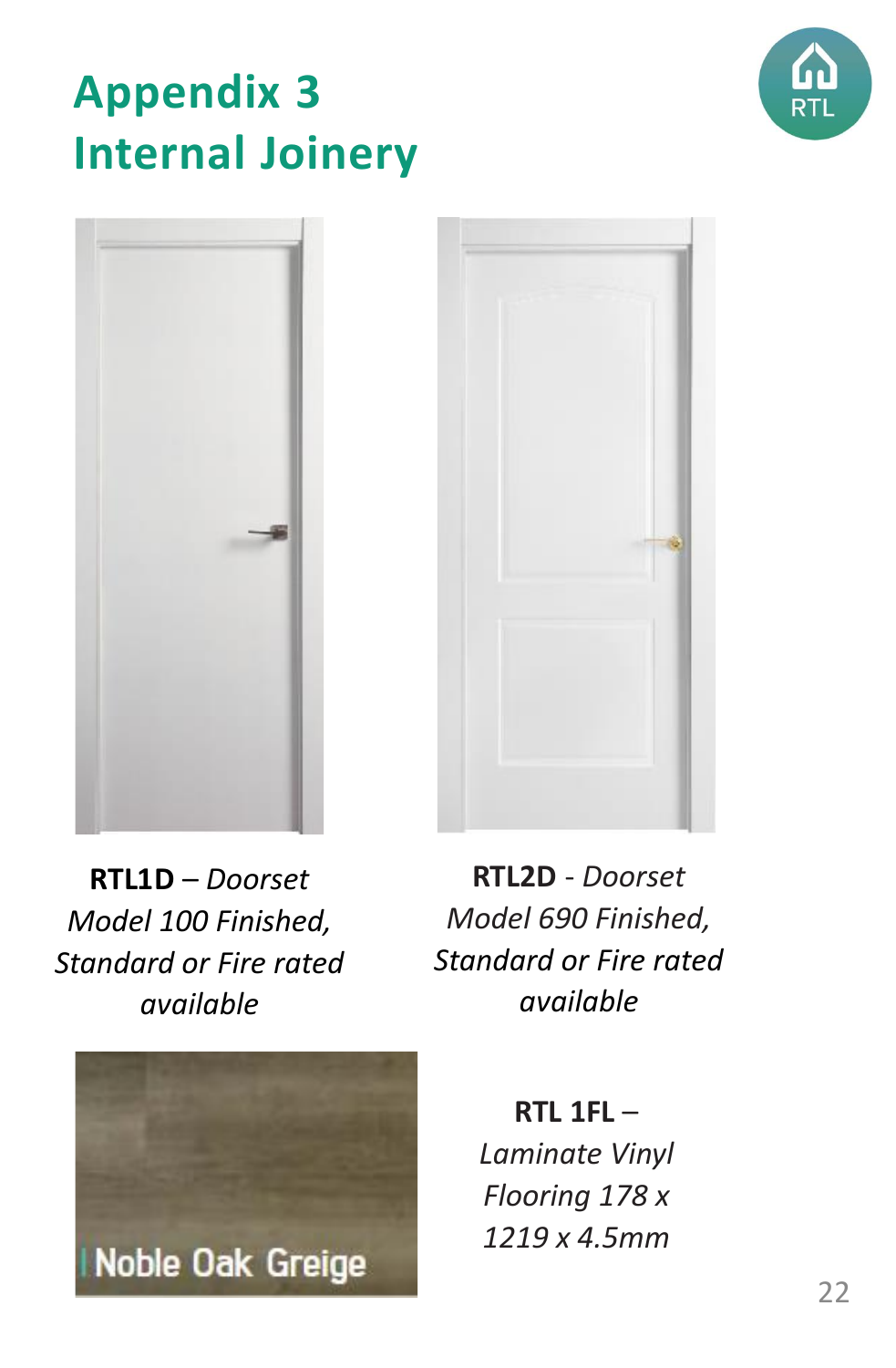### **Appendix 4 Kitchen Fittings**

**RTL62K** – *Cooker Hood Extractor Stainless 600mm*

**RTL57K** – *Handle Fat D*

**RTL61K** – *High Spout ¼ Turn Mixer Tap*









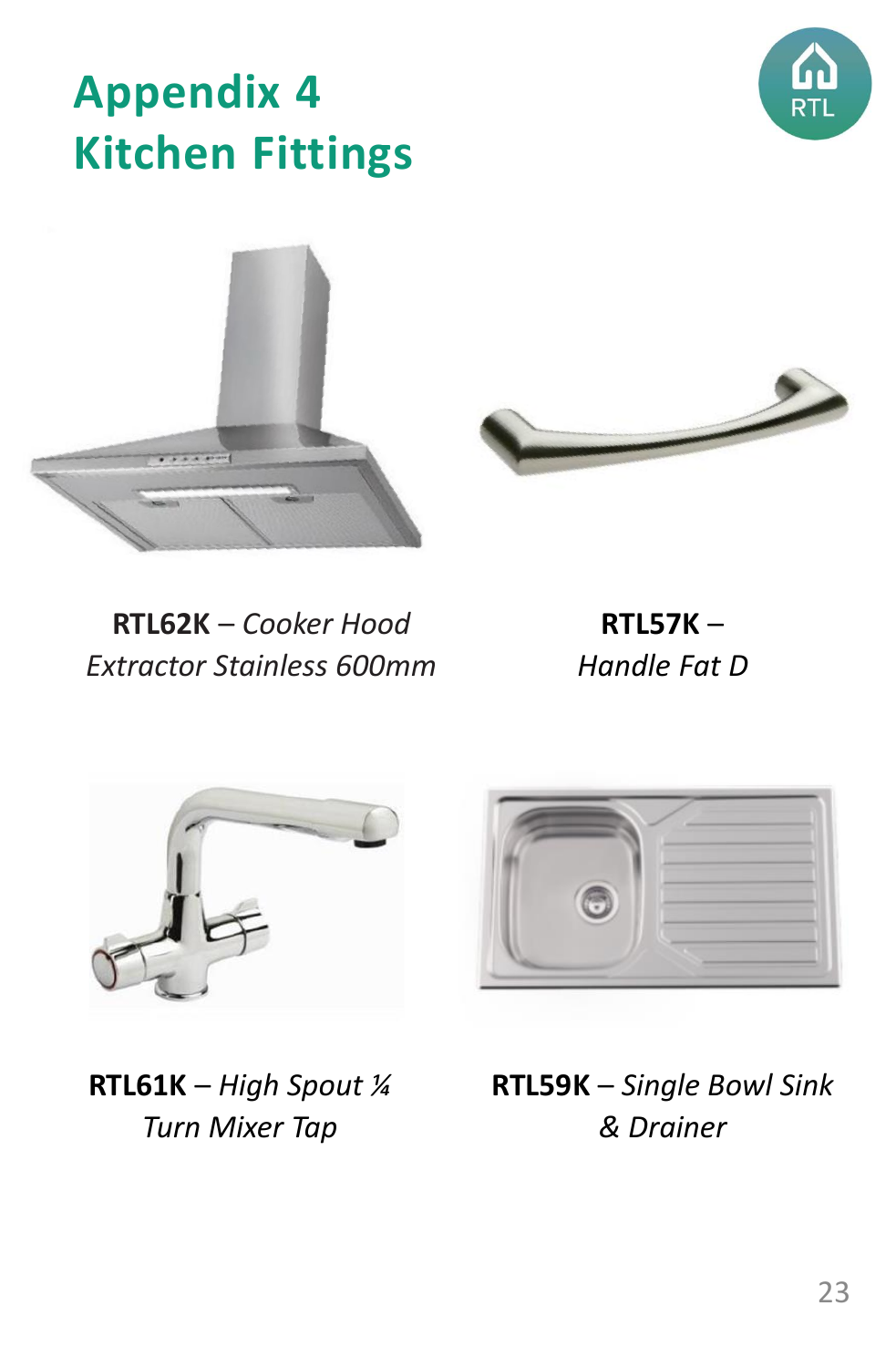

### **Appendix 5 & 6 - External Windows & Doors - Paint Colours**



RTLED1 – Lane Type External Composite Door



RTL1WW- Prismatic Double-Glazed Anthracite



**RTL1P** – *RTL Frost Exterior Walls*



**RTL2P** – *RTL Stone Exterior Sills and Plinth*



**RTL3P** – *RTL Natural Interior Walls*



**RTL4P** – *RTL Pure Interior Ceilings*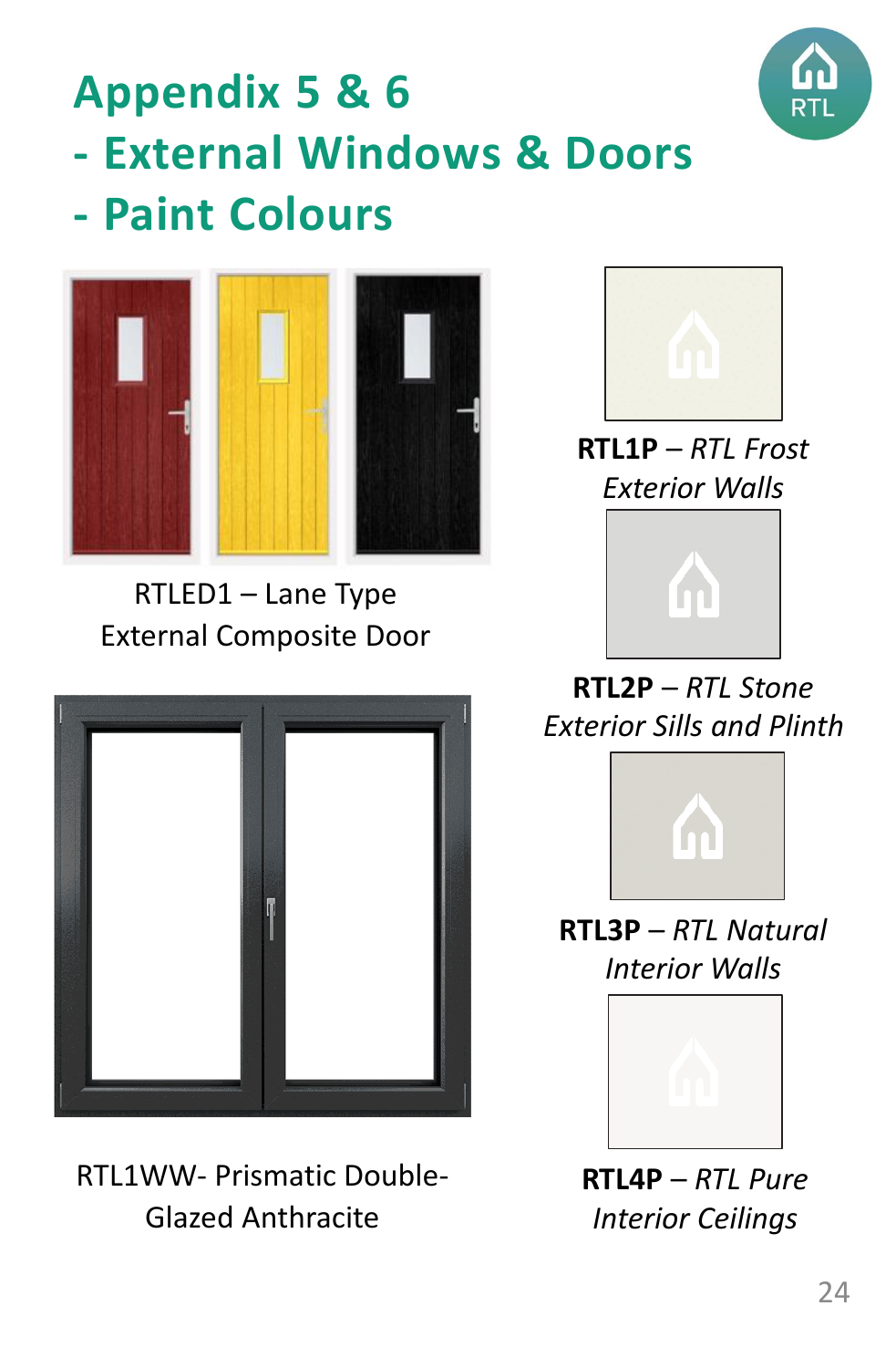

### **Appendix 7 Heating System**

*The heating source for each unit will be an externally mounted high efficiency air-to-water split heat pump with integrated hot water storage.*

*Cold Water Storage by means of 300ltr Aquabox with integrated booster pump.*

*Space heating provided by means of high efficiency steel radiators to all rooms.*





**RTL31HS** – *Aquabox 300ltr with Booster Pump*

**RTL28HS** – *Split Air-to-Water Heat Pump c/w Hot Water Storage.*

**RTL29HS** – *High Efficiency Steel Radiator*